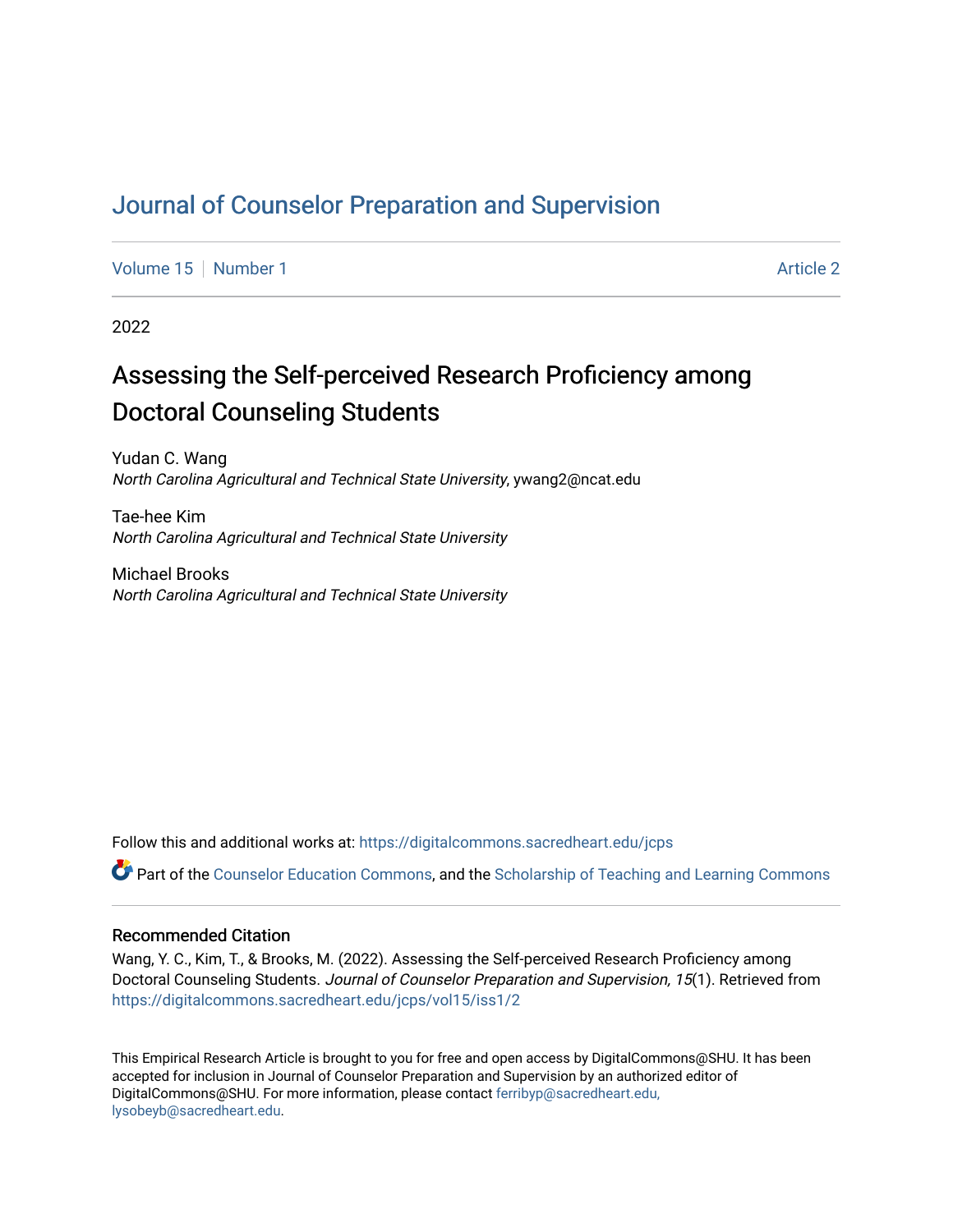# Assessing the Self-perceived Research Proficiency among Doctoral Counseling **Students**

# Abstract

This study provided a preliminary assessment of the adequacy of methodological training in a counselor education program. Twenty-four current and former doctoral students reported on their experiences with research training and self-perceived research proficiency via an online survey, and three students provided additional insight in individual interviews. We also analyzed the contents of the syllabi of the five methods courses offered in the program. Overall, students perceived a lack of proficiency in quantitative methods and a lack of opportunities to apply research skills in actual projects, even though the program offered a comprehensive sequence of methodological courses. We discussed the findings in light of our mission to train students who excel in all the professional identities of a counselor educator.

# Keywords

research proficiency, research training, counselor-researcher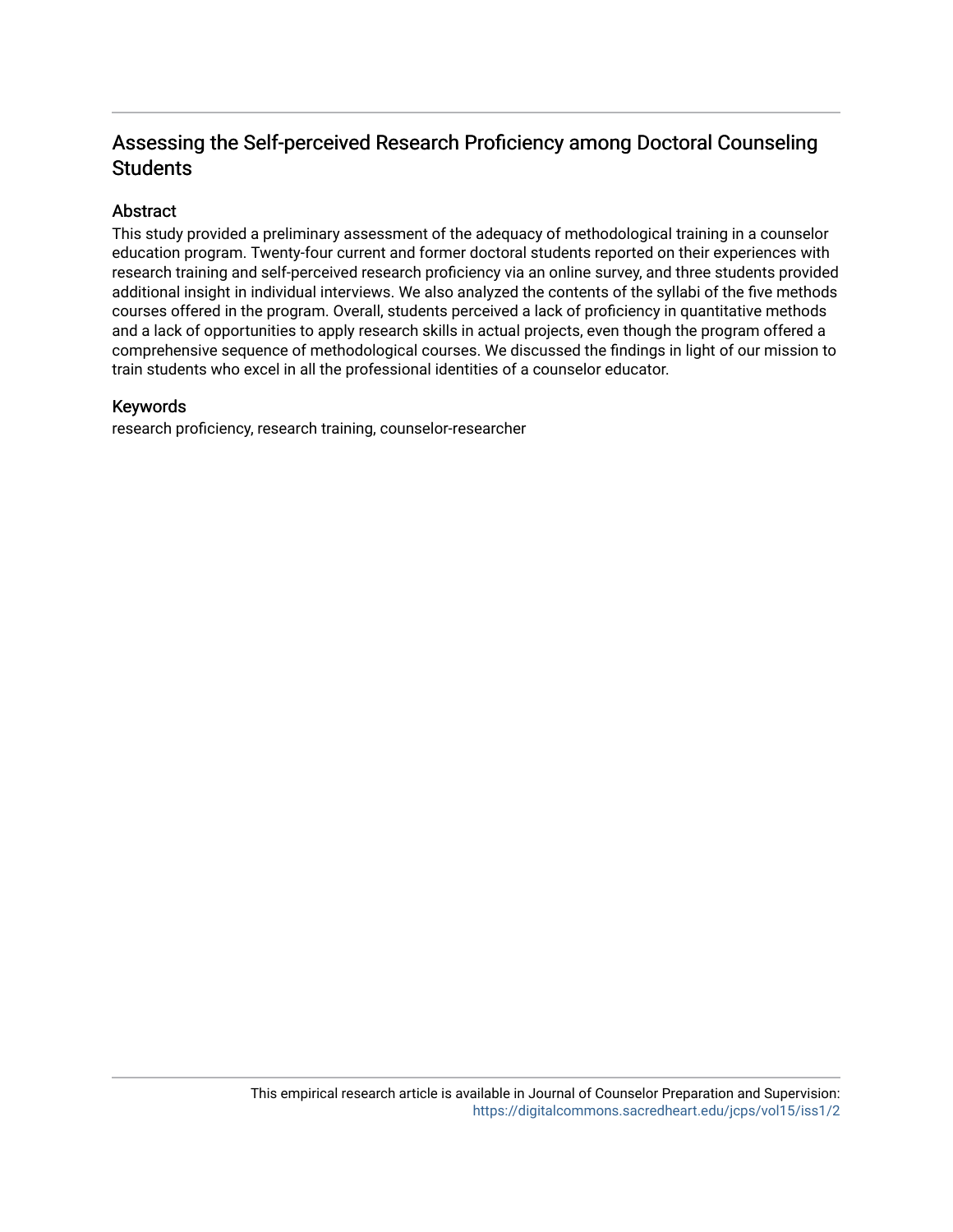According to the Council for Accreditation of Counseling and Related Educational Programs (CACREP), doctoral students in counselor education programs should develop a professional identity that encompasses five dimensions: counseling, supervision, teaching, research and scholarship, and leadership and advocacy (CACREP, 2021). The training in research and scholarship involves (a) research designs appropriate to quantitative and qualitative research questions, (b) univariate and multivariate research designs and data analysis methods, (c) models and methods of instrument design and program evaluation, and (d) research ethics. Such training aims to equip students with the ability to create conference presentations, academic journal publications, and grant proposals. Most importantly, this researcher identity is expected to be infused with other identities as a counselor, supervisor, teacher, and advocate, even though students might focus more on one or a few aspects at different stages of their development (Dollarhide et al., 2012). These expectations require strategic planning in the multi-pronged training offered in doctoral counseling programs. Such expectations, in turn, starts with carefully assessing students' learning outcomes, together with the alignment between students' capability, curriculum design, and requirements according to the CACREP standards.

Nonetheless, students in counselor educator programs, like those in a multitude of social science disciplines, tend to demonstrate great variability in their mastery of research methods (Meier, 1999; Murtonen, 2015). In particular, the need to strengthen quantitative training in doctoral programs has been illustrated in a number of social science disciplines. Bowers (2017) argued that training for quantitative research methods needs to be strengthened in Education Leadership and Administration Preparation Programs so that administrators with Ph.D. or Ed.D. degrees will truly be able to make evidence-based decisions, particularly with regard to school improvement efforts. A similar call to increase literacy in quantitative methods was issued by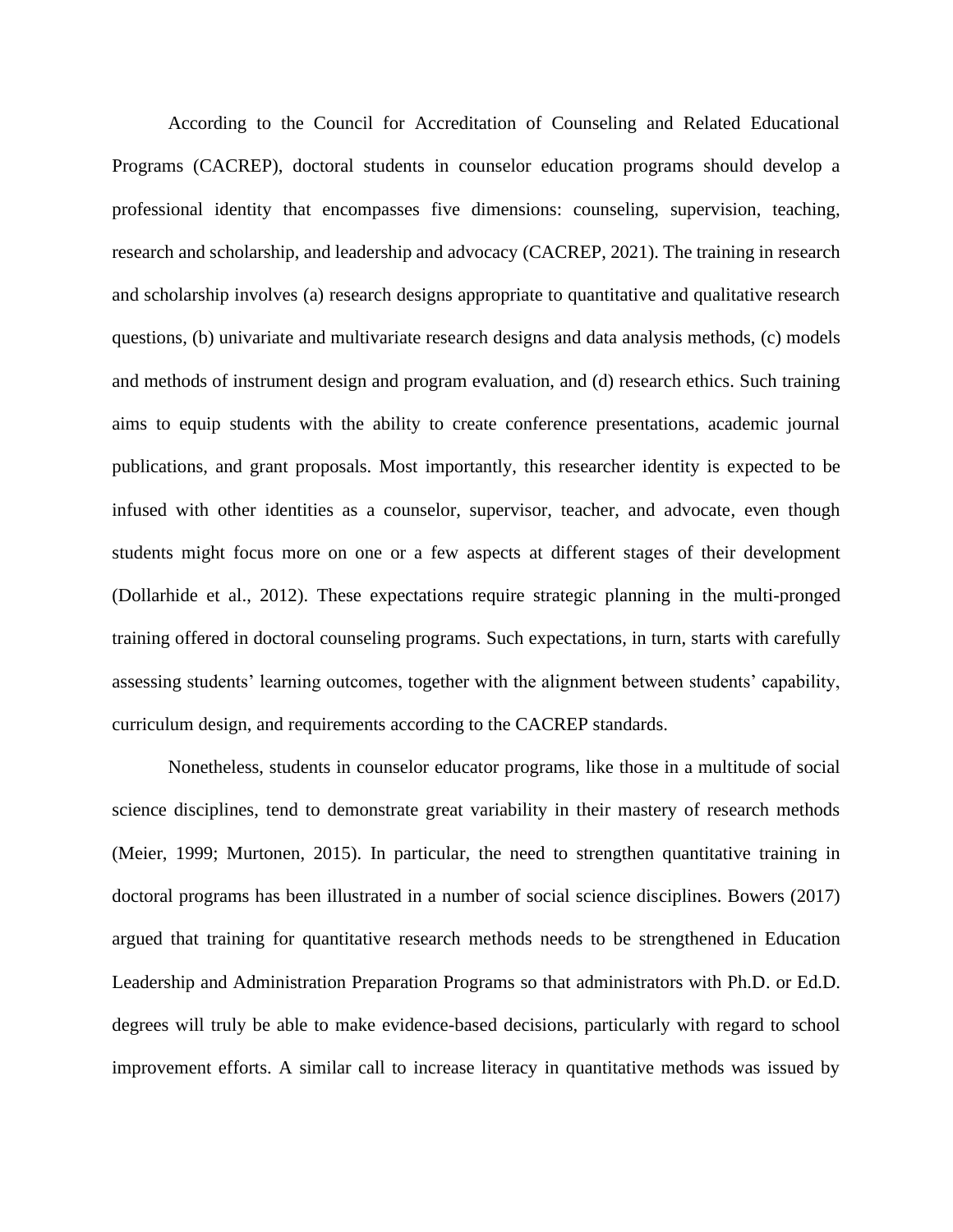Canadian scholars (Counsell et al., 2016). The reasons for this inadequacy are complicated. Many students come to social science research with a practitioner background and mindset, while lacking sufficient quantitative preparation (Brown, 2017). As such, it is exceedingly challenging to balance the quantitative research curriculum with the subject matter curriculum for a student body with diverse levels of quantitative inclination. Although similar research in counseling education is lacking, it is conceivable that this dilemma in social science doctoral programs is to some extent appliable to counselor education programs.

While research on specific teaching pedagogy to enhance learning outcomes in methodological courses has been accumulating (e.g., Garfield & Ben-Zvi, 2007; Larson & Besett-Alesch, 2000), few researchers have assessed students' learning outcomes in methodological courses per se (Earley, 2014). This is a critical gap because student assessment provides a starting point for reflection on teaching, a criterion to evaluate teaching effectiveness, and a goal to improve teaching and curriculum (Wagner et al., 2011). As an initial step to address this gap in the field of counselor education, we conducted the present study to assess students' self-perceived competency in research methods in a CACREP-accredited doctoral program. Current and former doctoral students provided information on their experiences with research training via surveys and interviews. In addition, the contents of the syllabi of all methods courses were analyzed. We discussed the findings in light of our mission to train students who excel in all the professional identities of a counselor educator. Our goal was to provide preliminary empirical evidence for the status of methodological training in counselor education programs, identify areas for improvement, and build a vision for enhancing research in the counseling profession by strengthening research training in doctoral programs.

# **Research Training and Productivity among Counselor Educators**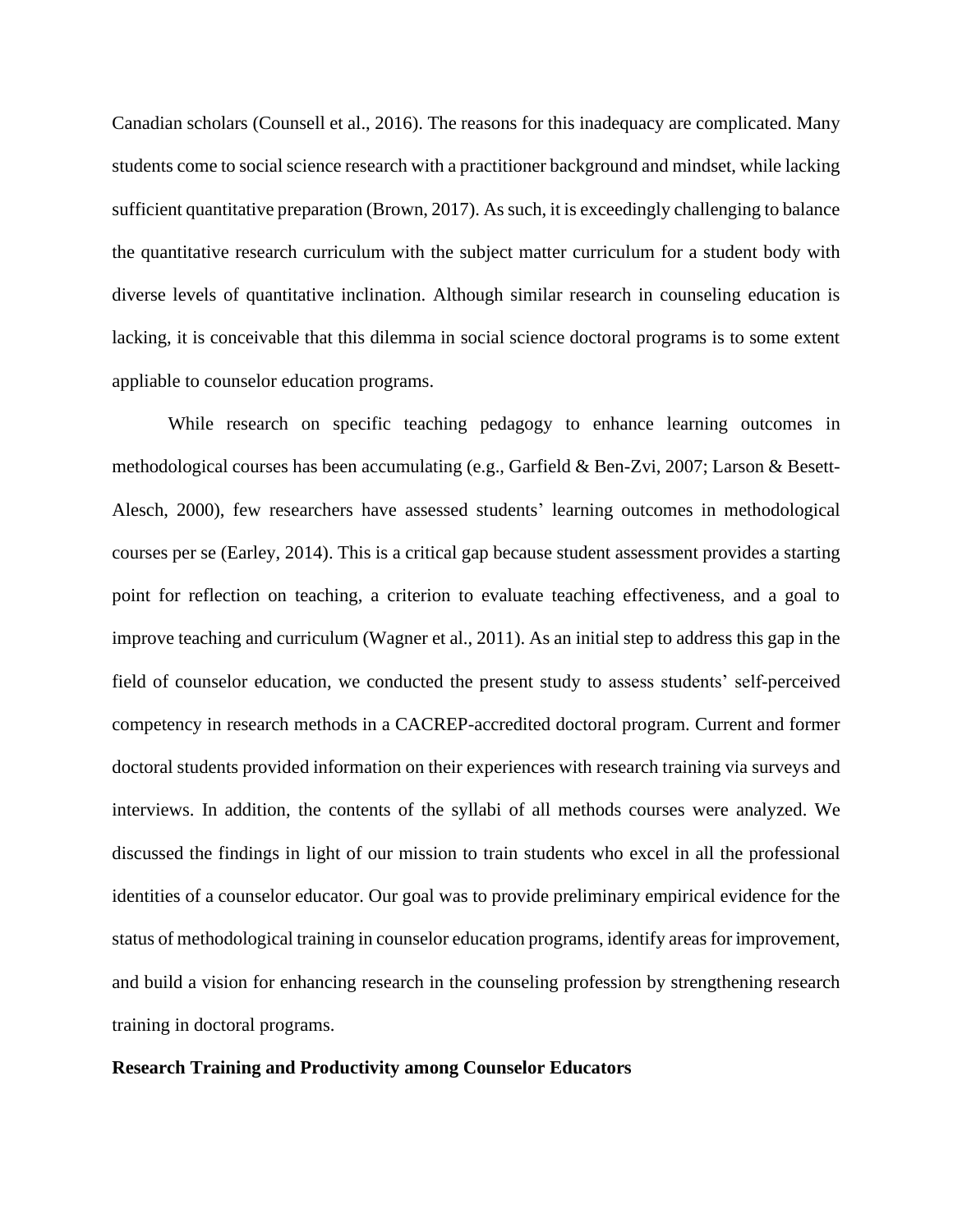While research skills are often transferrable across social science disciplines, the counseling field has its unique set of needs and advantages in research training and productivity. Wester and Borders (2013) conducted a Delphi study and identified a list of 159 competencies required in the counseling field based on responses from leaders of counseling associations in the United States. These included skills, knowledge, and attitudes in the domain of informed and critical thinking (e.g., understand where to find relevant literature and resources, integrate results from multiple sources, connect the existing literature to the research question), steps in the research process (e.g., have in-depth knowledge of the selected methodology for a particular study that one is conducting, have knowledge of basic and advanced statistical analyses, and code qualitative data appropriate to the chosen methodology), as well as ethical and professional competence (e.g., have knowledge of professional ethical codes regarding research, identify ethical dilemmas, and know one's own limitations as a researcher). Finally, researchers in the counseling field were asked to produce and publish research relevant to practice and understandable to a broad audience. Although these skills were applicable primarily at the doctoral level, the authors argued that counseling students at the master's level should also consider their development of research competencies. This comprehensive list, albeit subjective, provided a starting point for students to evaluate their own development and for programs to evaluate the training they offer. More recently, a special issue was published by the Journal of Counseling and Development to provide guidance for conducting and publishing rigorous research to advance the counseling profession (Schmit & Giordano, 2021). In this special issue, expert authors in counseling implored researchers to build a strong foundation on traditional research methods and keep up with the latest methodological development, so that they will be able to generate research that is meaningful and beneficial to both the counseling profession and society.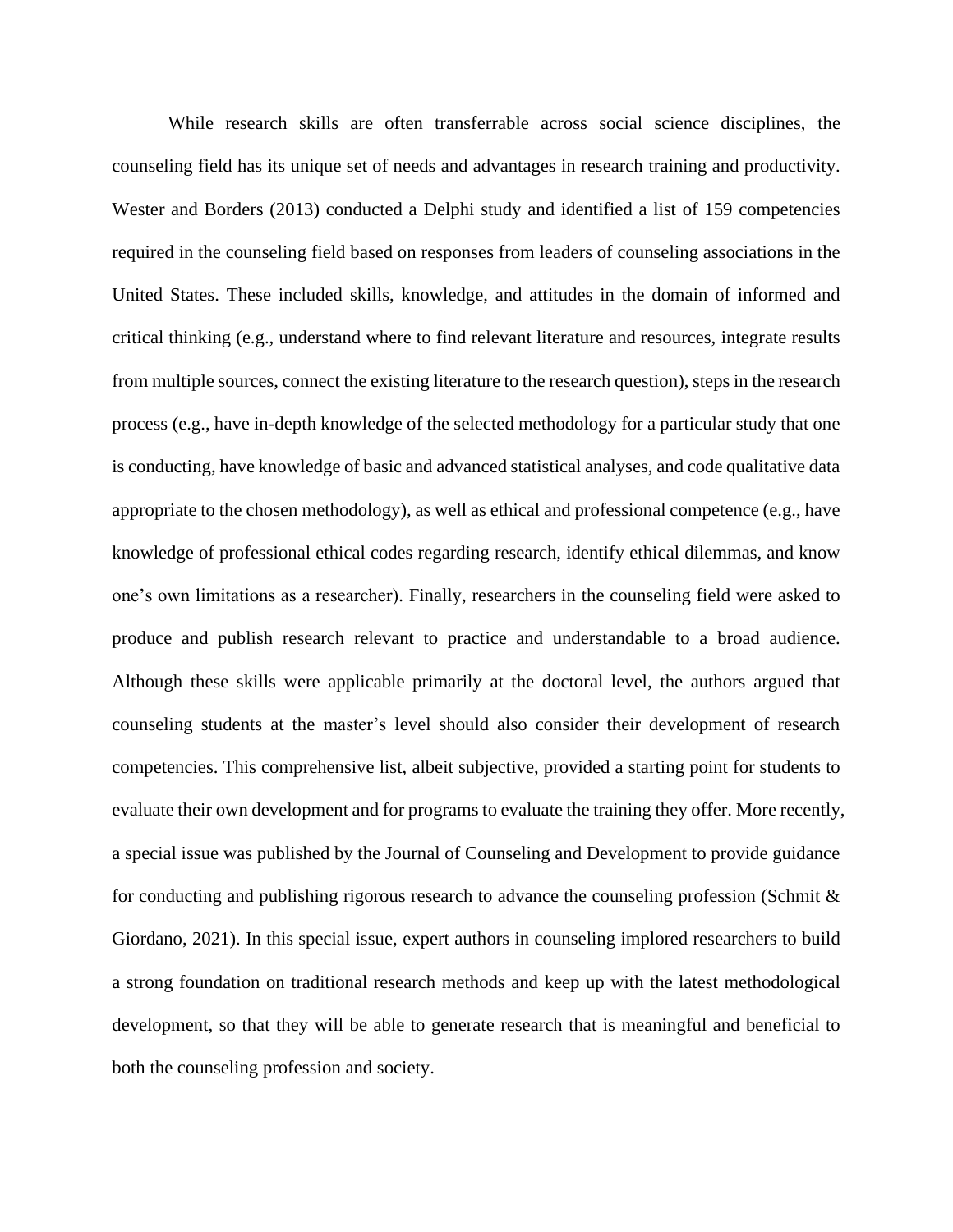In a related study, Peterson et al. (2015) assessed the research needs perceived by practicing counselors, who acknowledged a high need for research skills at work and hence a lack of mastery of those skills. These skills ranged from "set up and organize my data in a database" to "count how many people are at each score point" to "single-case research design." Further, there appeared to be differences in the perceived research training needs between school counselors and mental health counselors. Although the majority of the participants were master's degree (80.8%), the authors did not report on whether education level made a difference in the perceived research training needs. It is conceivable that counselors with Ph.D. degrees would have more research experience and thus would be less likely to report a need for training in basic research skills.

Accordingly, Borders et al. (2019) examined research training needs from the perspective of new counselor educators who recently completed their doctoral program. Participants reported both barriers and supports for research in multiple domains, including research mentoring and selfefficacy in research. Not surprisingly, deficiency in research training hampered research productivity as a new faculty. In contrast, interest and confidence in conducting research, together with research mentoring, were conductive to success.

Thus, the importance of research skills was echoed by discipline leaders, practitioners, and counselor educators; so was the call for strengthening research training, especially at the doctoral level (Borders et al., 2019). The first step in strengthening research training, however, is to critically examine its status quo.

#### **The Need for Assessment and Improvement**

Previous literature on research methods education focused on (a) characteristics of students that hinder the learning experiences of research methods, (b) pedagogical innovations to improve student learning outcomes, and (c) content of methods courses (Earley, 2014). Further research,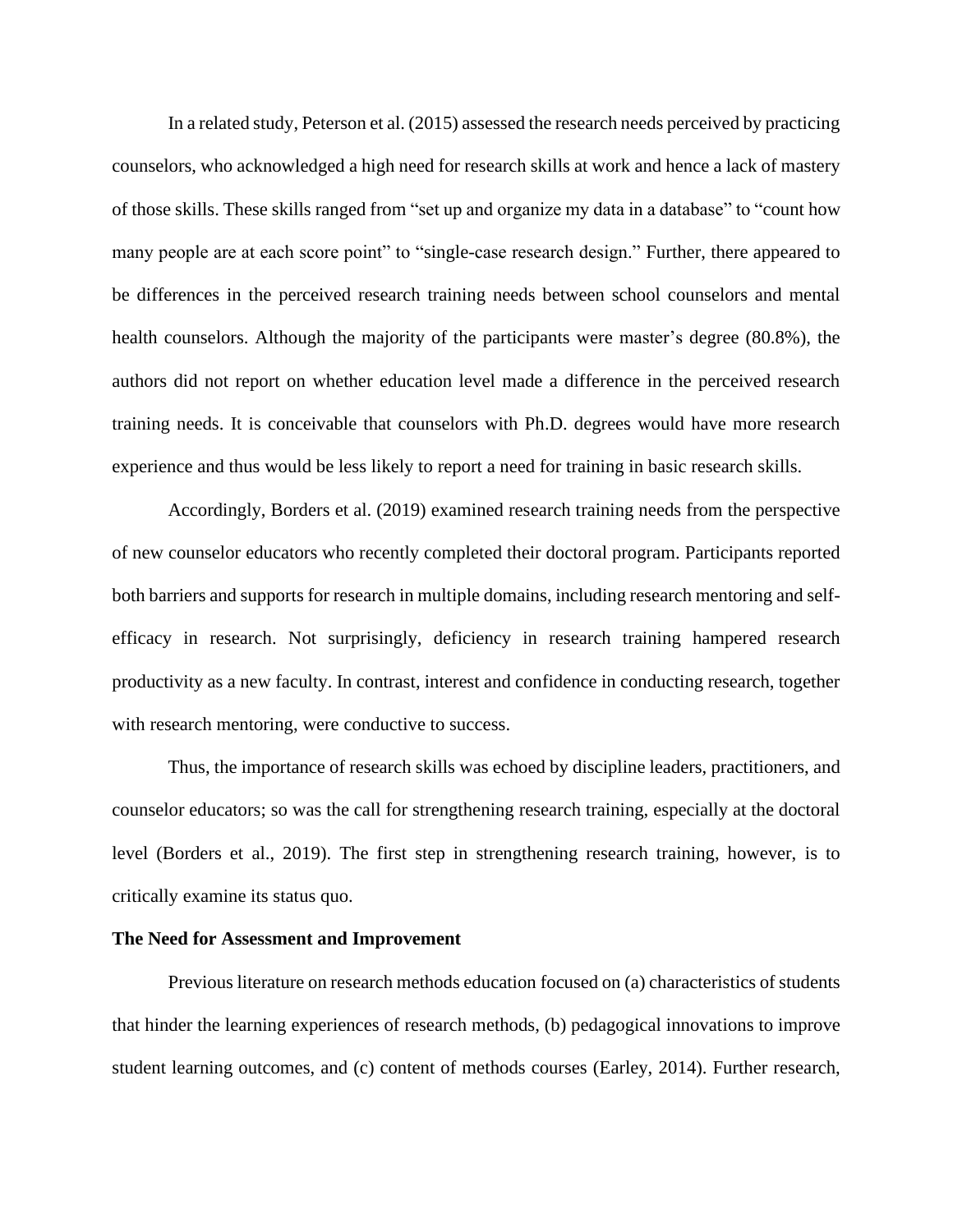argued Earley, is needed to examine what student learning looks like in terms of what students actually have learned as a result of completing one or a set of methods courses, which means a focus on assessment.

Assessment of student learning outcomes is essential for improving research methods training because well-informed pedagogical decisions and approaches start with a sound and continual understanding of students' initial level, progress, as well as obstacles and goals (Wagner et al., 2011). It is critical to move beyond what courses are offered and what assignments are used because completing a course does not necessarily equate to acquiring the needed knowledge and skills. Therefore, an honest assessment of learning outcomes provides the foundation for improvement in teaching.

Aiken et al. (2008) updated their initial study in 1990 on the status of quantitative training in doctoral psychology programs. They concluded that, almost two decades later, advanced topics in statistics and measurement are still lacking in psychology programs. Most students get little exposure to recent advancement and innovation in quantitative methodology beyond introductory courses, which hinder their ability to pursue many interesting questions with the most appropriate research design. Similarly, an assessment of training in survey methodology across multiple social science disciplines revealed substantial gaps in course offerings and learning opportunities for students in a number of programs from different universities (Jans et al., 2015). Presuming that this was also true for counseling programs, we believe it is deeply concerning because survey is a rather common approach when it comes to quantitative research in counseling (i.e., Poynton et al., 2019).

Nonetheless, such an honest assessment in methodological training within counselor education programs is lacking, despite the expectation that Ph.D. students in counseling shall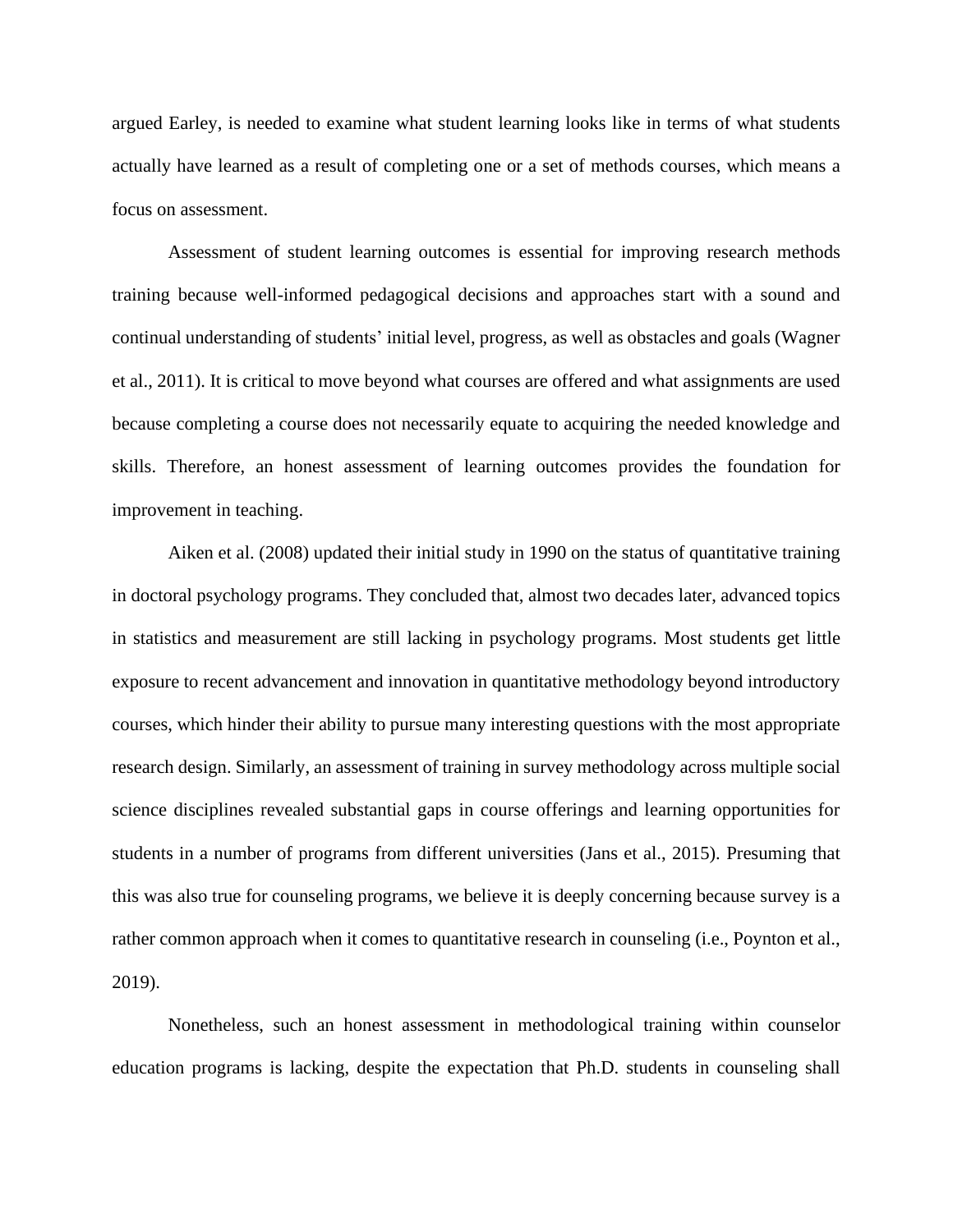embrace multiple professional identities as researcher-practitioner-professor. Without proper assessments, program leaders and faculty members would not know if their curriculum and pedagogy are adequate to meet the needs of students. The current study is intended to be a preliminary attempt to assess the self-perceived research proficiency among students among what classes they have completed or are scheduled to complete.

#### **Methods**

# **Research Design and Data Collection**

The study protocol was approved by the university Institutional Review Board. The study comprised a student assessment component and a program assessment component to provide a multi-dimensional view of research methods training. For the student assessment, we adopted a mixed-methods sequential explanatory design (Creswell, 2003), which involved a survey of current and former doctoral students in a CACREP-accredited counselor education program and individual semi-structured interviews with three students. We sent a Qualtrics survey to the department listserv asking questions about students' self-perceived proficiency in research methods. Students were not compensated, and their participation was not related to any course grade. The purpose of the survey was to gauge the overall self-perceived research proficiency and interests among Ph.D. students. Following the surveys, we conducted individual interviews with a first-year, second-year, and third-year doctoral student about their research training experiences in their previous (undergraduate and master's) and current programs. The purpose of the interviews was to obtain additional information to aid the interpretation of the survey results, give a voice to students, and solicit student perspectives for program enhancement. It should be noted that the size of each cohort was about seven students, and these three students represented about 15% of each cohort. The researcher who conducted the interviews did not advise or supervise any of the students.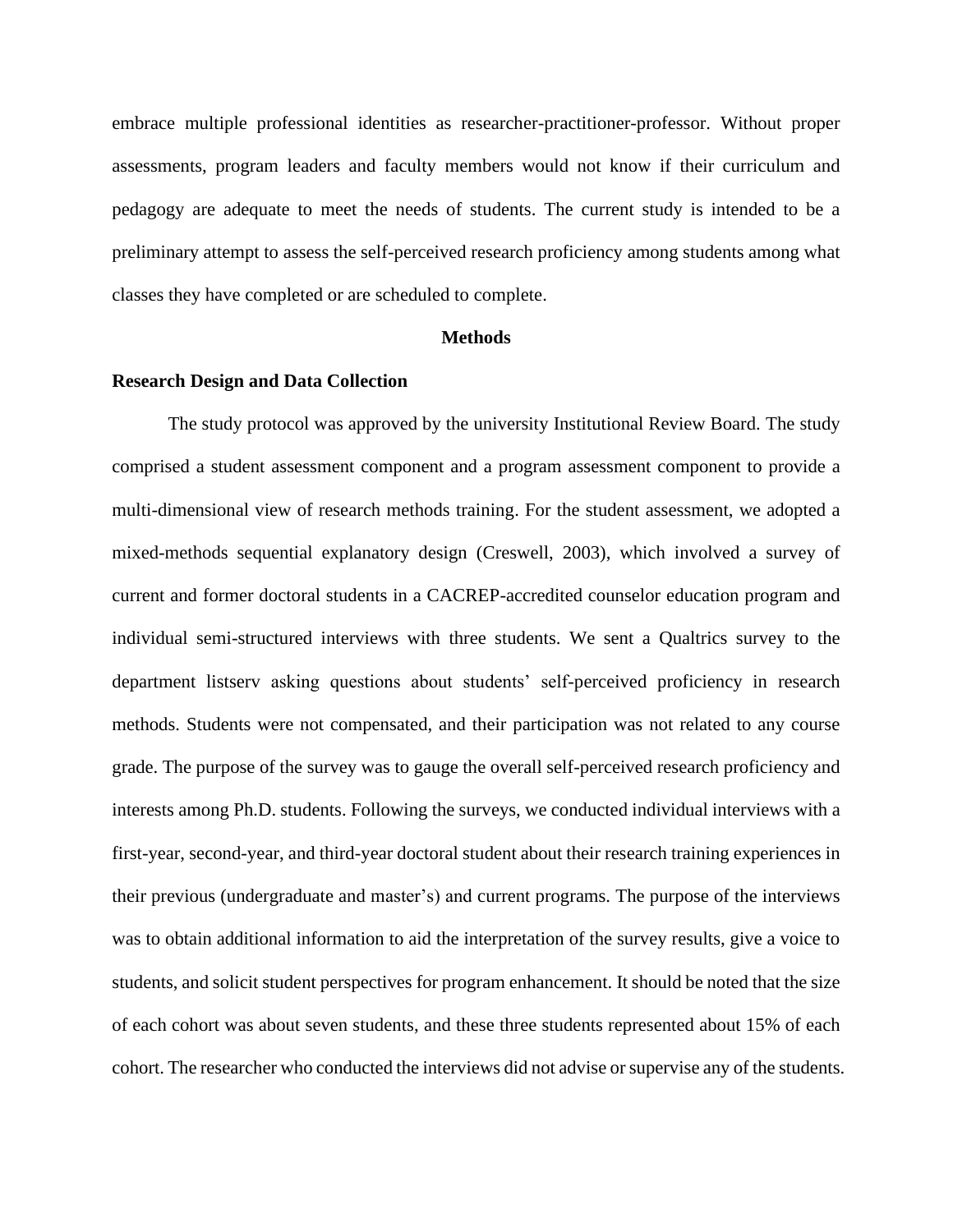Therefore, any conflict of interest or embarrassment was minimized in the interview process. Additionally, the interviews were not recorded to increase the comfort level of participants, but extensive notes were taken during the interviews and reflection memos were developed immediately after each interview (Birks et al., 2008). Finally, the program assessment consisted of a content analysis of the syllabi of all methods courses  $(N = 5)$  currently being taught in the program. Reviewing the syllabi enabled us to examine the alignment between students' perceived competency and program offering.

#### **Participants**

We recruited the survey participants by sending emails to the departmental student listserv so that the survey would remain anonymous. The listserv included 69 email addresses, but some people had more than one email address listed. This list included 30 currently enrolled students. In the end, 24 responses were collected: four first-year, six second-year, seven third-year, five dissertation only, and two graduated. Thus, although we were not able to compute a precise response rate due to uncertainty in the denominator, the survey participants provided a reasonable representation in terms of stages in the students' career development as indicated by the cohort status.

One first-year, one second-year, and one third-year doctoral student were invited by the first author to participate in the interviews via email to currently enrolled students. Participants were selected on a first-come, first-serve basis. The invitation emails for interviews went out after the survey was closed.

#### **Instruments for Survey and Interview**

The Qualtrics survey included 11 questions (multiple-choice or open-ended) on methodological proficiency. Sample questions included "how often do you use SPSS" and "how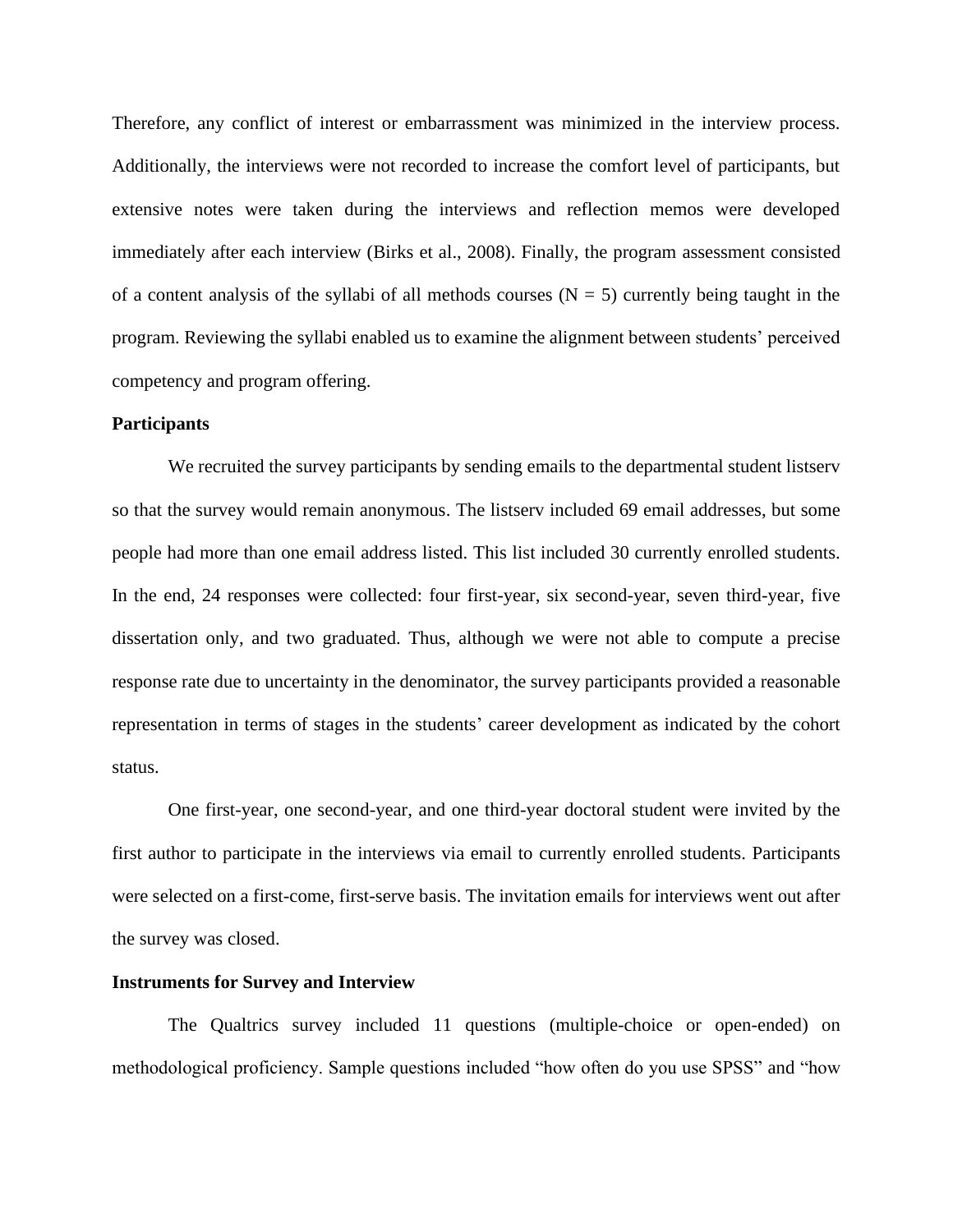would you rate your own proficiency in understanding quantitative methods and results sections in research articles." These questions were intended to assess (a) personal preferences in methodological approaches, (b) self-perceived proficiency in research methods, and (c) perceived additional need for methodological training. The questions were identified as a result of the ongoing discussion at the program meetings regarding program goals and curriculum improvement. We selected only 11 questions to minimize survey fatigue, hoping that we would be able to use these questions as part of ongoing program assessment in the future. Individuals took an average of 10 minutes to complete the survey, according to Qualtrics recording.

The semi-structured interviews revolved around three topics: research-related training in undergraduate and master's programs, research experiences during PhD study, and interest in a career in academia. In order to promote self-disclosure from participants, the interviews were held in a casual conversation style guided by three prompting questions: (a) "what research-related training have you received in your undergraduate and master's programs," (b) "what are your research experiences in the current program," (c) "what are your career aspirations." Similar to our considerations for participants' time commitment, we attempted to limit the interview to be about half an hour. We found that half an hour was sufficient because the conversation stayed focused on these three questions.

#### **Data Analyses**

*Survey Data*. Frequency distributions were computed for survey responses. We used Chisquare to examine whether response patterns varied across cohort status (first-year, second-year, third-year, dissertation only, graduated). Due to the small cell size, p-values were interpreted based on Fisher's exact test (Stokes et al., 2012). Since this study is mainly exploratory, no hypotheses were tendered.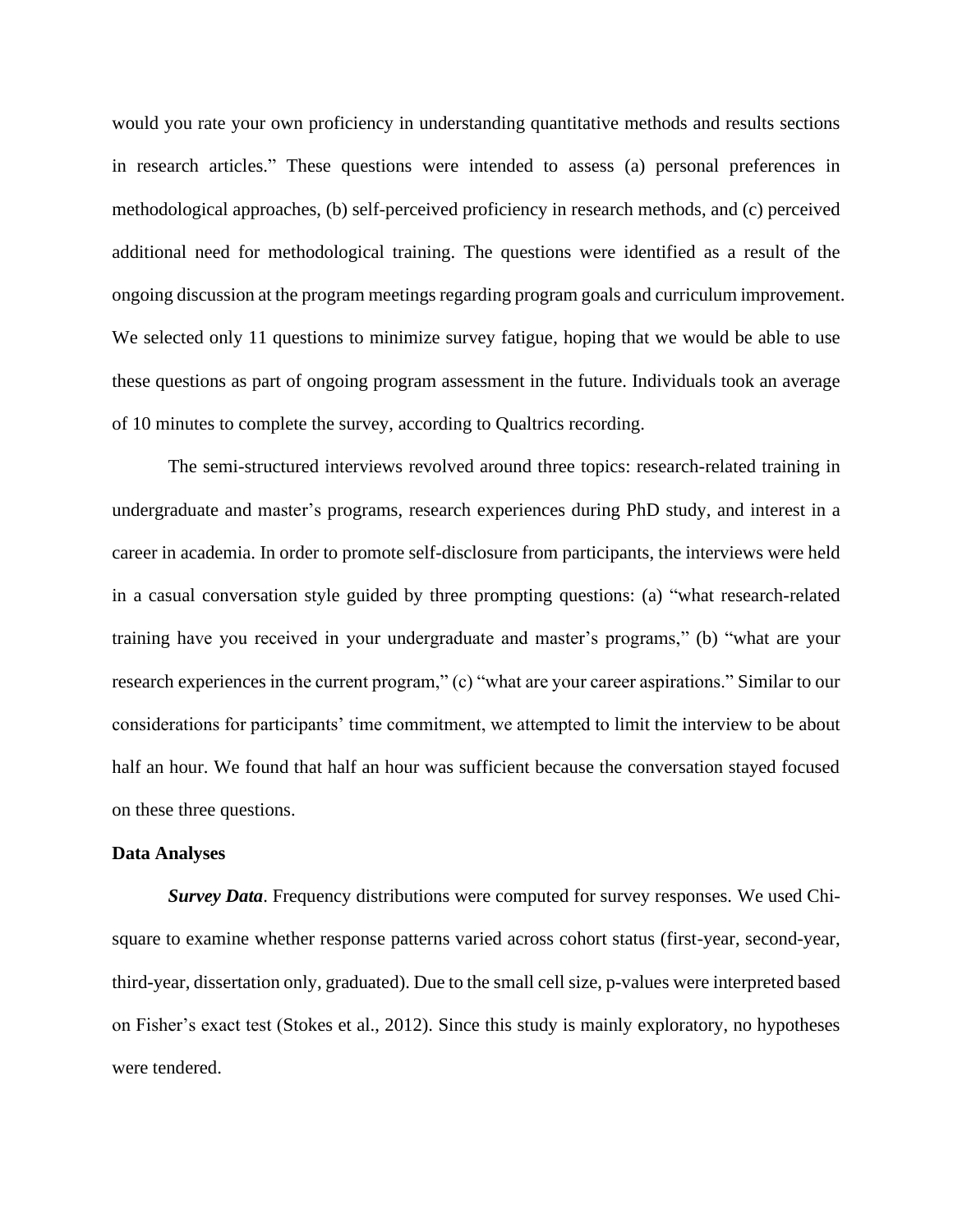*Interview Data*. We built codes and identified themes from the memos and reflective notes (Vaismoradi et al., 2016). After going through the text, all the data was collated into groups and identified by a code. A code in qualitative inquiry is a word or short phrase that symbolically assigns a summative, salient, essence-capturing, and evocative attribute for a portion of languagebased or visual data (Saldaña, 2016). These codes allowed us to condense the main points and common meanings occurring throughout the data. We then looked over the codes created and identified patterns - which led to the generation of themes (Brooks et al., 2021). Interview results were summarized and shared with the participants for member checking to ensure accuracy and credibility (Hays & Singh, 2012). Following the results of the survey analyses, we presented the themes from the interviews to corroborate and assist with interpreting the survey findings (Hanson et al., 2004).

*Course Syllabi*. Content analysis was conducted with syllabi of the methodological courses. The content analysis allowed the researchers to examine large amounts of textual social phenomena non-invasively to determine messages, patterns, and themes (Vaismoradi et al., 2016). The goal of the content analysis was to identify specific skills and knowledge that were taught in these courses and compare them with students' self-perceived proficiency in methodology. Our main questions in the comparisons were: (a) whether the courses met the students' needs, and (b) how we could potentially fill the gaps at the program level and the institutional level.

#### **Results**

#### **Survey**

**Personal Preferences**. For responses on the question about the typical methodological approach, the Fisher's exact test showed that methodological approach was not independent of cohort status ( $p = .03$ ), meaning the response patterns varied across cohort status (Table 1). It appeared that dissertation only students were more likely to characterize their typical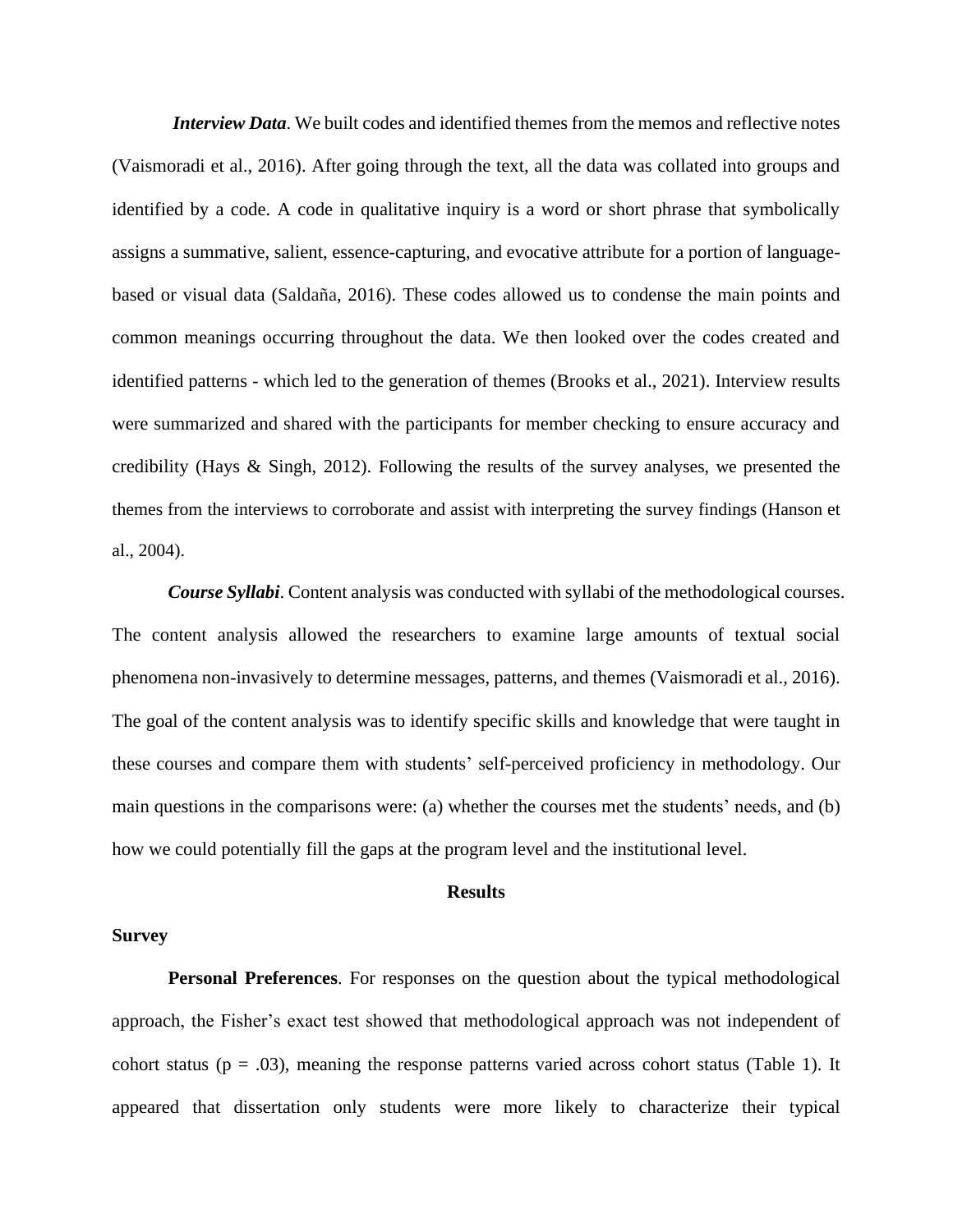methodological approach as "quantitative," whereas Year-3 students, who were likely working on their dissertation at the time they took the survey, selected "qualitative." Additionally, Year-1 and Year-2 students were more likely to select "don't know" or "qualitative" on these questions. Overall, 46% of the respondents characterized themselves as a qualitative researcher. Accordingly, in the open-ended textbox for the question about the methodological approach one planned to use (or had used) for their dissertation, 46% of the students mentioned qualitative, 25% mentioned quantitative, and 21% mentioned mixed-methods.

#### Table 1

|  |  |  | Choice of Typical Methodological Approach by Cohort Status |
|--|--|--|------------------------------------------------------------|
|  |  |  |                                                            |

| Cohort               | Typical Methodological Approach |                |                  |                  |                   |       |  |
|----------------------|---------------------------------|----------------|------------------|------------------|-------------------|-------|--|
|                      | Other                           | Don't<br>know  | Mixed-<br>method | Quali-<br>tative | Quanti-<br>tative | Total |  |
| Dissertation<br>only | $\theta$                        | $\theta$       |                  |                  | 3                 | 5     |  |
| Graduated            | $\Omega$                        | $\Omega$       | 2                | $\Omega$         | 0                 | 2     |  |
| Year 1               |                                 | $\overline{2}$ | $\theta$         | 2                |                   | 4     |  |
| Year 2               | 0                               | $\overline{2}$ |                  | 3                | 0                 | 6     |  |
| Year 3               |                                 | $\mathbf{0}$   |                  | 5                |                   | 7     |  |
| Total                |                                 | 4              | 5                | 11               | 3                 | 24    |  |

**Self-perceived Proficiency**. When asked to list qualitative approaches or methods that one was familiar with, 71% of the students mentioned that they have conducted focus groups, 46% mentioned ethnography, 38% mentioned interview, and 62% mentioned phenomenological. Other approaches mentioned were narrative, participatory action research, grounded theory, case study, content analysis/diaries. When asked to list quantitative approaches or methods that one was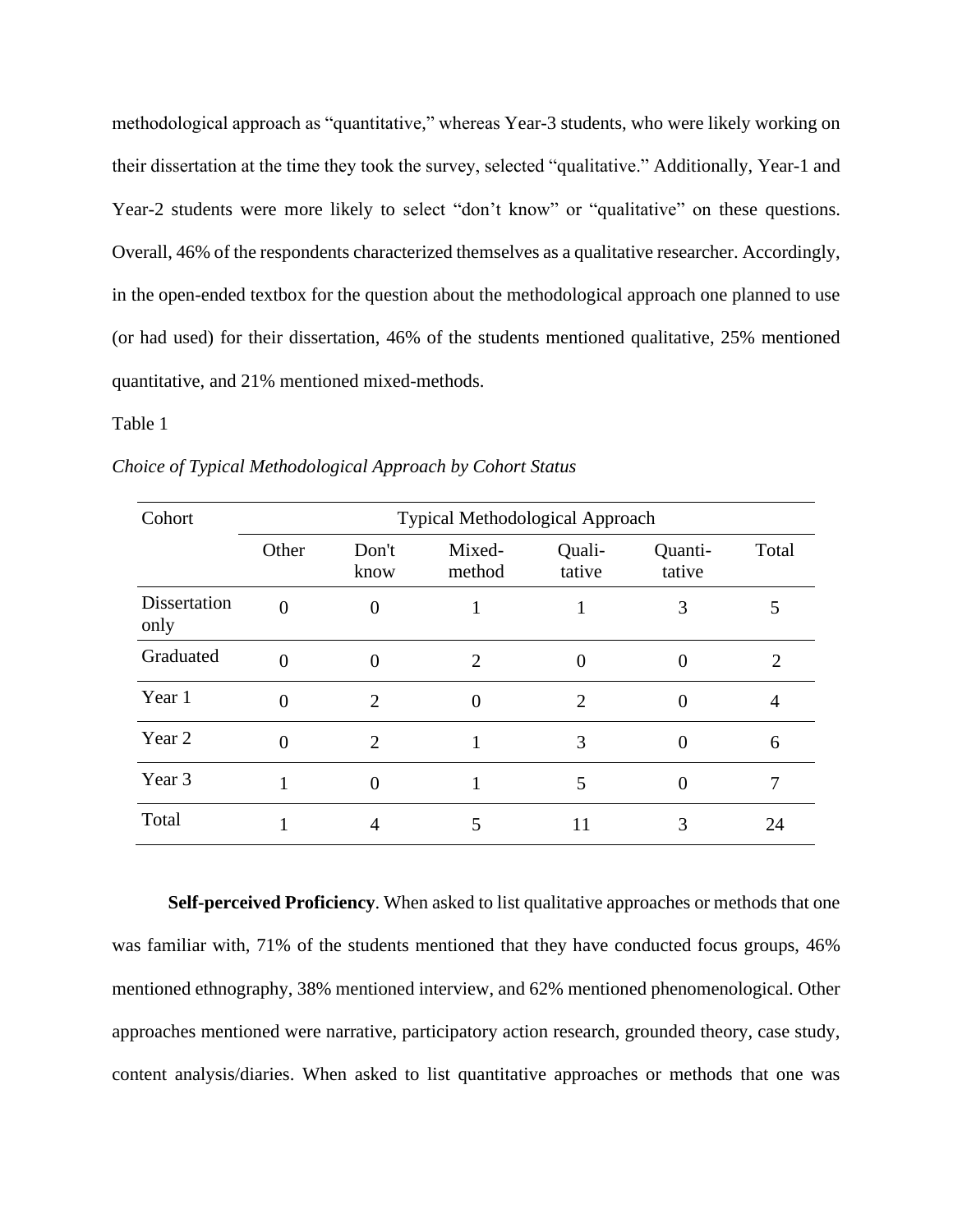familiar with, 58% of the students mentioned ANOVA, 42% mentioned t-test, 29% mentioned MANOVA, and 21% mentioned regression. Other methods mentioned were correlation, factor analysis, and repeated measures ANOVA. It should be noted that no students mentioned any advanced statistical procedures such as statistical modeling and hierarchical linear modeling. Additionally, 83% reported that they used SPSS only in statistics classes. Participants were also asked to rate their own level of understanding in the methods and results sections of research articles in academic journals. In terms of qualitative studies, 75% of the participants selected "general understanding" or "complete understanding" (Figure 1). In contrast, about 60% of the participants selected "having difficulty understanding" or "partial understanding" when it comes to quantitative studies (Figure 2). Moreover, these proportions were consistent across students from different cohorts.

## Figure 1



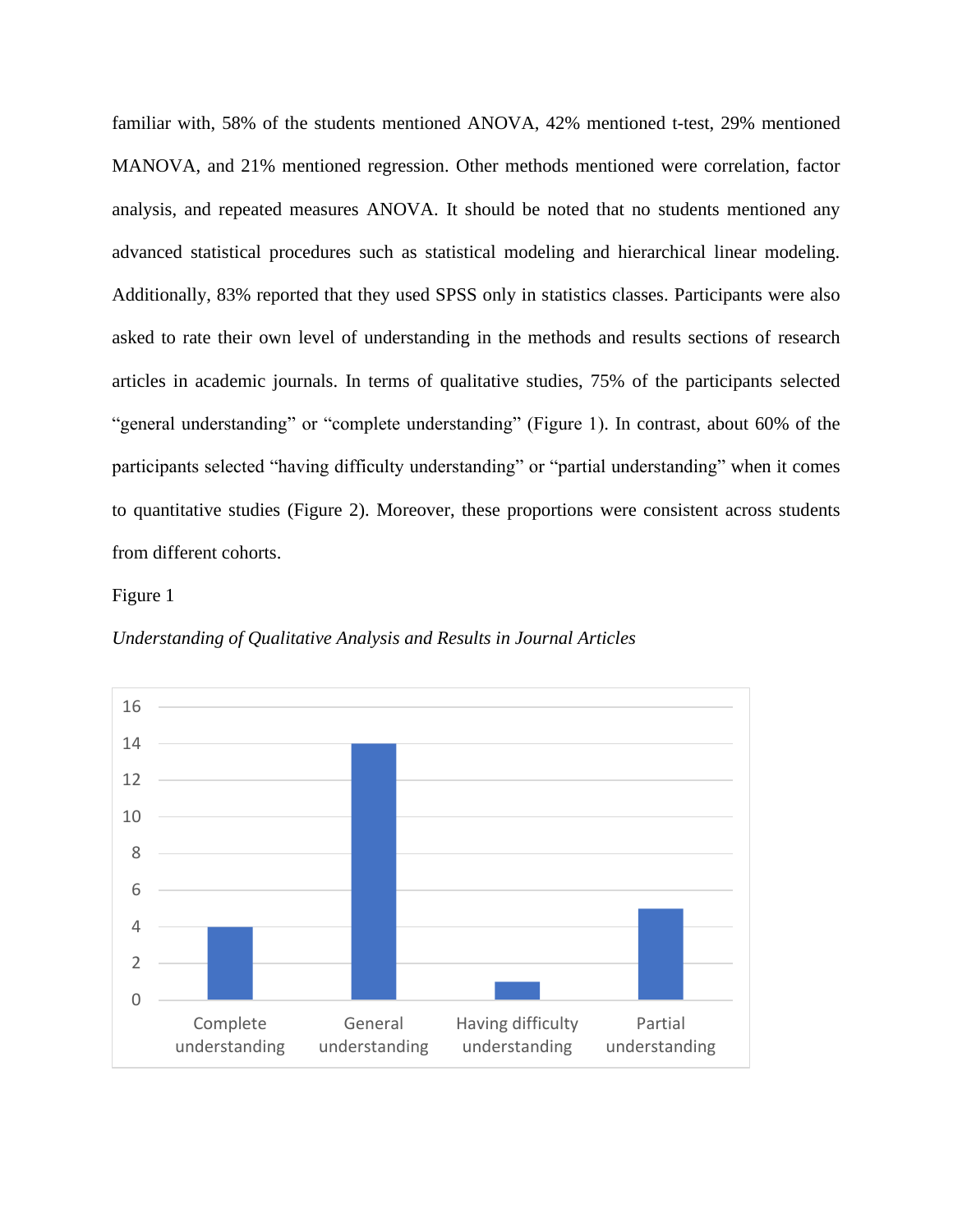#### Figure 2



*Understanding of Quantitative Analysis and Results in Journal Articles*

**Additional Training Needs**. Students were asked to reflect on additional methodological training that they wished to have. A wide range of topics were mentioned, including specific techniques such as regression, general training such as SPSS workshop and mixed-methods design, as well as comprehensive overview such as "what method to use to answer which questions." One student wrote that a refresher statistics course towards the end of the program at the dissertation stage would be beneficial.

# **Interviews**

In terms of previous research training and experiences, we identified two themes. First, research training varied greatly across undergraduate majors, and students came to the Ph.D. program at different levels of readiness. For example, the student who majored in Psychology took introductory and advanced research methods courses, worked as a research assistant on several projects, and conducted a senior capstone project. In contrast, the student who majored in Social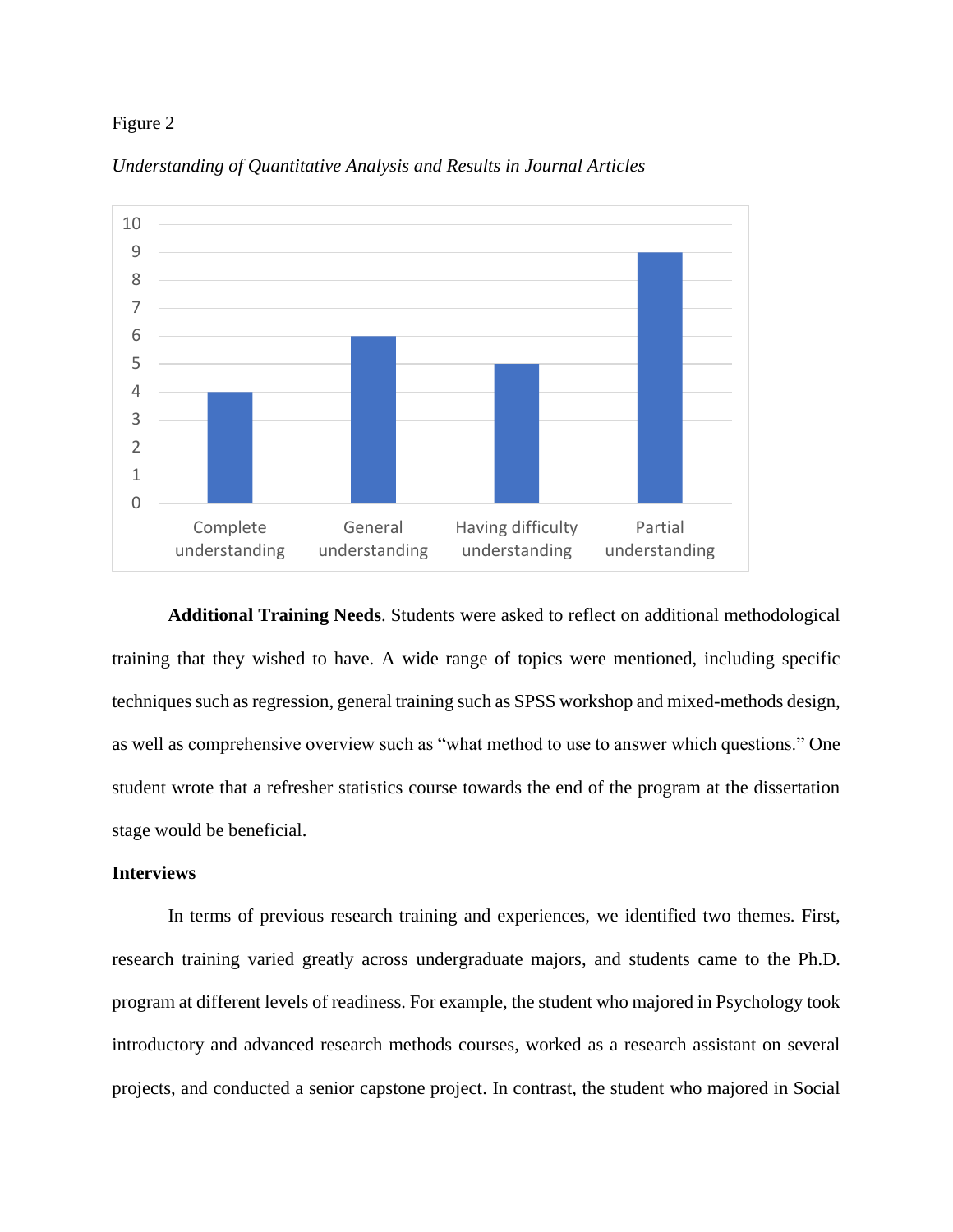Work was primarily engaged in internships and community work without much exposure to research. The second theme was that there was a lack of a bridge from the master's program to the Ph.D. program to prepare students for conducting research. At the master's level, experiences were more homogenous because all students in the PhD program had a master's degree in Counseling. Yet, the master's program in counseling did not focus on research.

Consistent with findings from the survey, all interview participants suggested that they did not have enough experience in quantitative projects. Participants also remarked that it was challenging to master the contents in the two statistics courses, and they did not have opportunities to apply the techniques covered in class in actual research projects. Moreover, as students, they needed to be proactive to seek opportunities to collaborate with faculty members on research projects in general. Students seemed to be overwhelmed with the need to balance coursework, internship and practicum, teaching, university assistantship or other work obligations, personal life, and research in a three-year curriculum. As such, students found it difficult to develop proficiency in research methods, especially quantitative skills.

In terms of career aspirations, all three students suggested that they were interested in a career in academia and willing to delve into their topics of research interest. Participants were also eager to engage in advocacy work or take leadership roles in community agencies. However, none of these students said that they intended to devote themselves to clinical work.

Taken together, the interviewees believed that they were far from a solid mastery of research methods from courses only, and they wished for more opportunities to apply textbook knowledge to real-world projects. They were interested in research, but they needed more support and more time. To ensure the trustworthiness of these findings, we shared the themes with the participants as a form of member checking. They agreed with our summary and interpretation.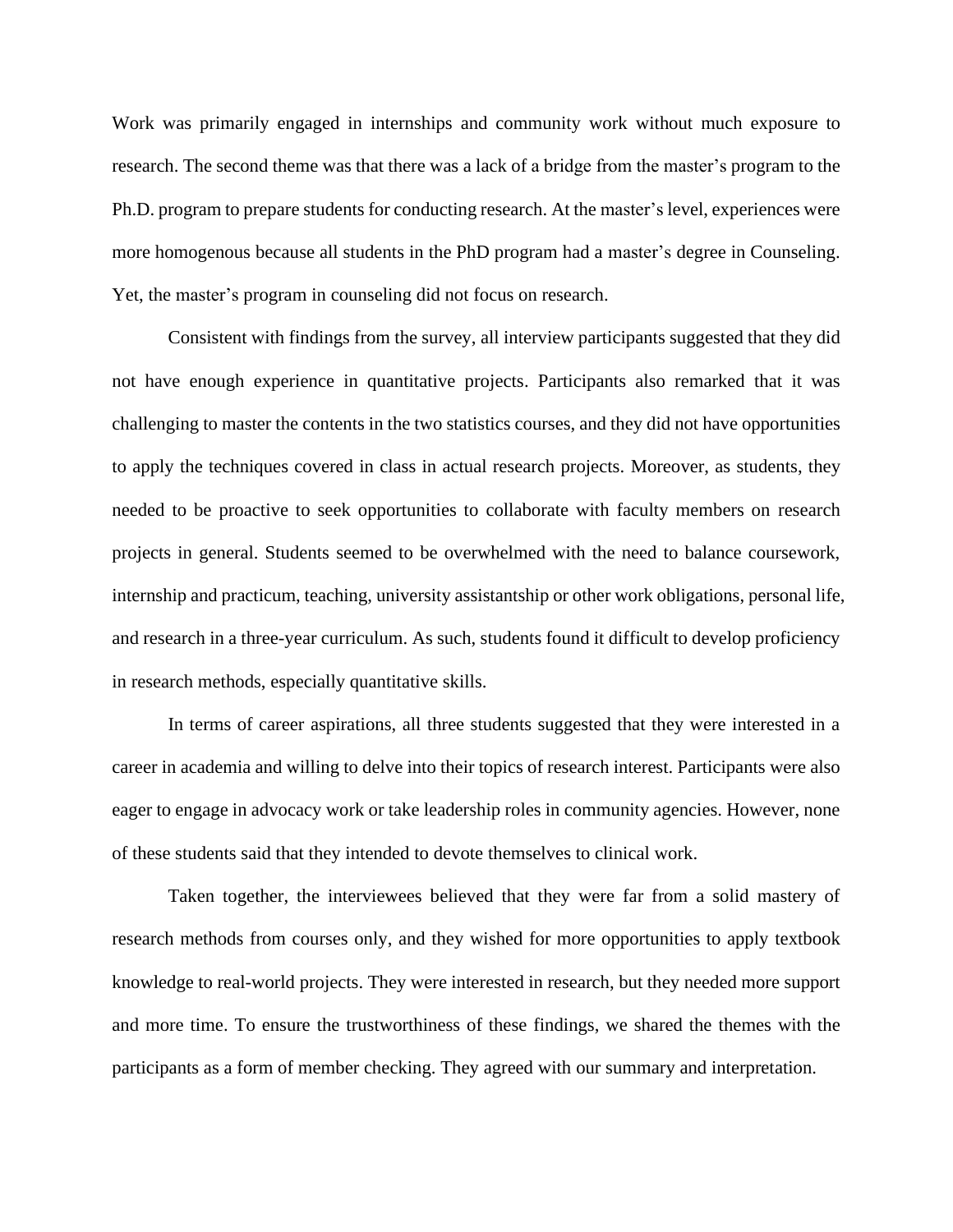# **Content Analysis of Course Syllabi**

There are five methodological courses in the Ph.D. program: (a) descriptive and inferential statistics, (b) multivariate analysis, (c) qualitative analysis, (d) research design, and (e) methods and models of assessment. In the descriptive and inferential statistics course, the focus is to build and consolidate basic understanding of descriptive and inferential statistics, as well as conducting analyses using statistical software (e.g., SPSS). In the multivariate analysis in research course, different types of multivariate statistics such as MANOVA and Exploratory Factor Analysis are introduced. Moreover, students are assigned datasets for analysis and required to submit written reports of data analyses through the two courses. In the qualitative research design course, different types of qualitative research designs such as narrative, phenomenology, case study, grounded theory, and ethnography designs are introduced. Also, students have opportunities to engage in the entire research process from data collection, data analysis, write up, to presentation of results. The design methodology course focuses on strengthening the students' analytical reasoning so that they are able to propose research designs that are appropriate for their research questions. Finally, the models and methods of assessment course is intended to expand the knowledge on need assessment, process evaluation, and instrument development.

The depth and breadth in methodological training offered by a combination of the five courses are consistent with the 2016 CACREP standards for doctoral programs in counselor education and supervision (CACREP, 2020). Specifically, the two quantitative research courses focus on Standard 6. B.4. a. (research designs appropriate to quantitative and qualitative research questions), and Standard 6. B.4. b. (univariate and multivariate research designs and data analysis); whereas the qualitative research course focuses on Standard 6. B.4. a. (research designs appropriate to quantitative and qualitative research questions), Standard 6. B.4.c. (qualitative designs and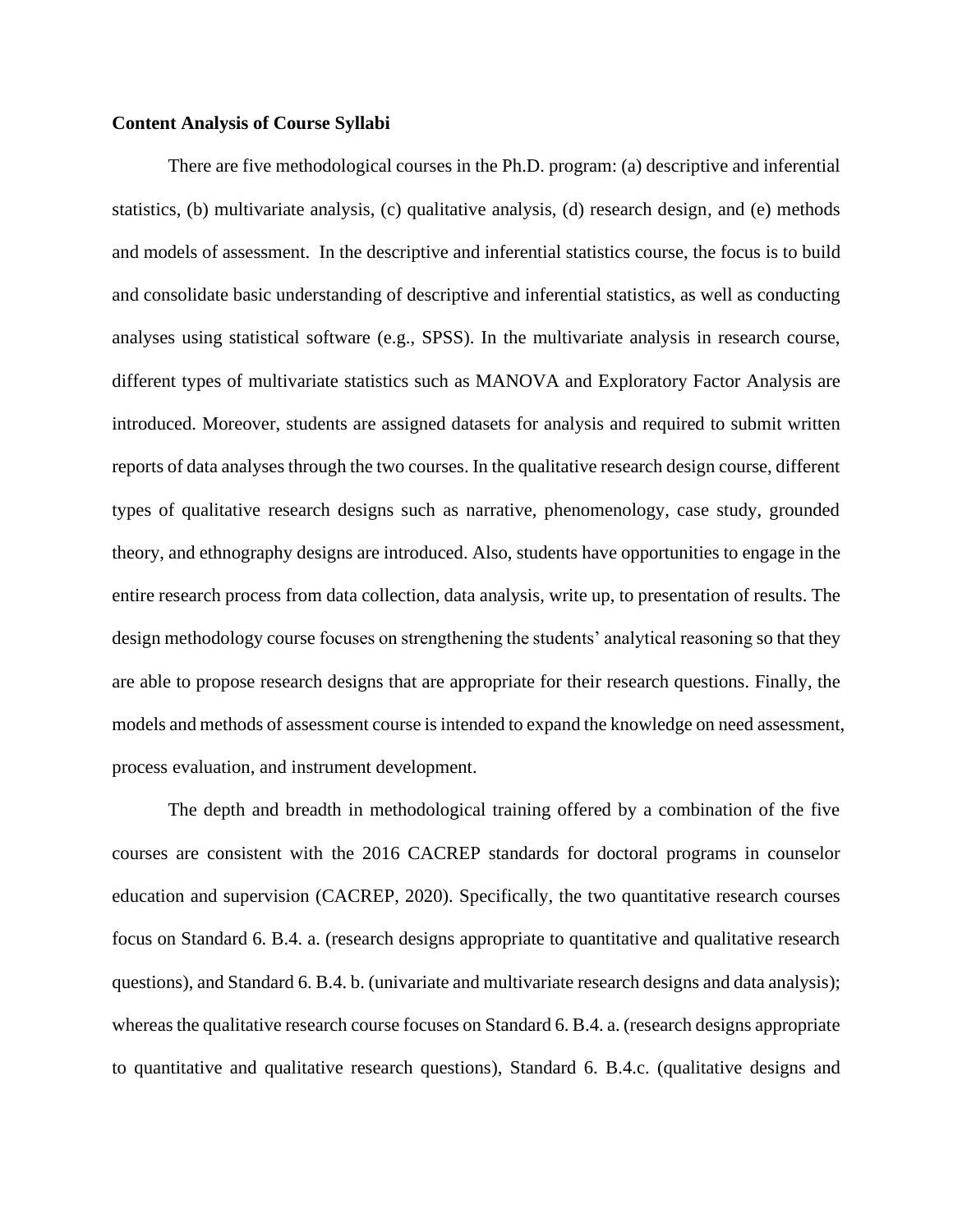approaches to qualitative data analysis qualitative designs and approaches to qualitative data analysis), and Standard 6.B.4.d. (emergent research practices and processes). Additionally, the research methodology course meets Standard 6. B.4. k. (grant proposals and other sources of funding), Standard 6. B.4. b. (univariate and multivariate research designs and data analysis), and Standard 6. B.4.c. (qualitative designs and approaches to qualitative data analysis qualitative designs and approaches to qualitative data analysis). Lastly, the models and methods of assessment course meets Standard 6. B. 4. e. (models and methods of instrument design) and Standard 6. B. 4. f. (models and methods of program evaluation are emphasized). Overall, the CACREP standards relevant to research training in doctoral programs in Counselor Education and Supervision are duly covered across the five courses.

#### **Discussion**

We conducted this exploratory study as part of the self-assessment process in an effort to enhance the learning experiences of students in our doctoral counseling program. Feedback from students suggested that students did not perceive themselves as fully proficient in research methods. For example, a good proportion of students reported that they had difficulty understanding research articles when it comes to quantitative methods, and they rarely used statistical programs outside of class settings. While the program offered a comprehensive curriculum of methodological courses, there seemed to be a misalignment between program offerings and learning needs.

Consistent with a similar but larger-scale study conducted across multiple departments within the School of Education (Ferguson et al., 2017), results from the survey and interviews suggested that most students were comfortable with qualitative methods, but quantitative competency was lacking, which could be due to lack of preparedness at the undergraduate and master's levels. Such imbalance might be potentially challenging for further research endeavor.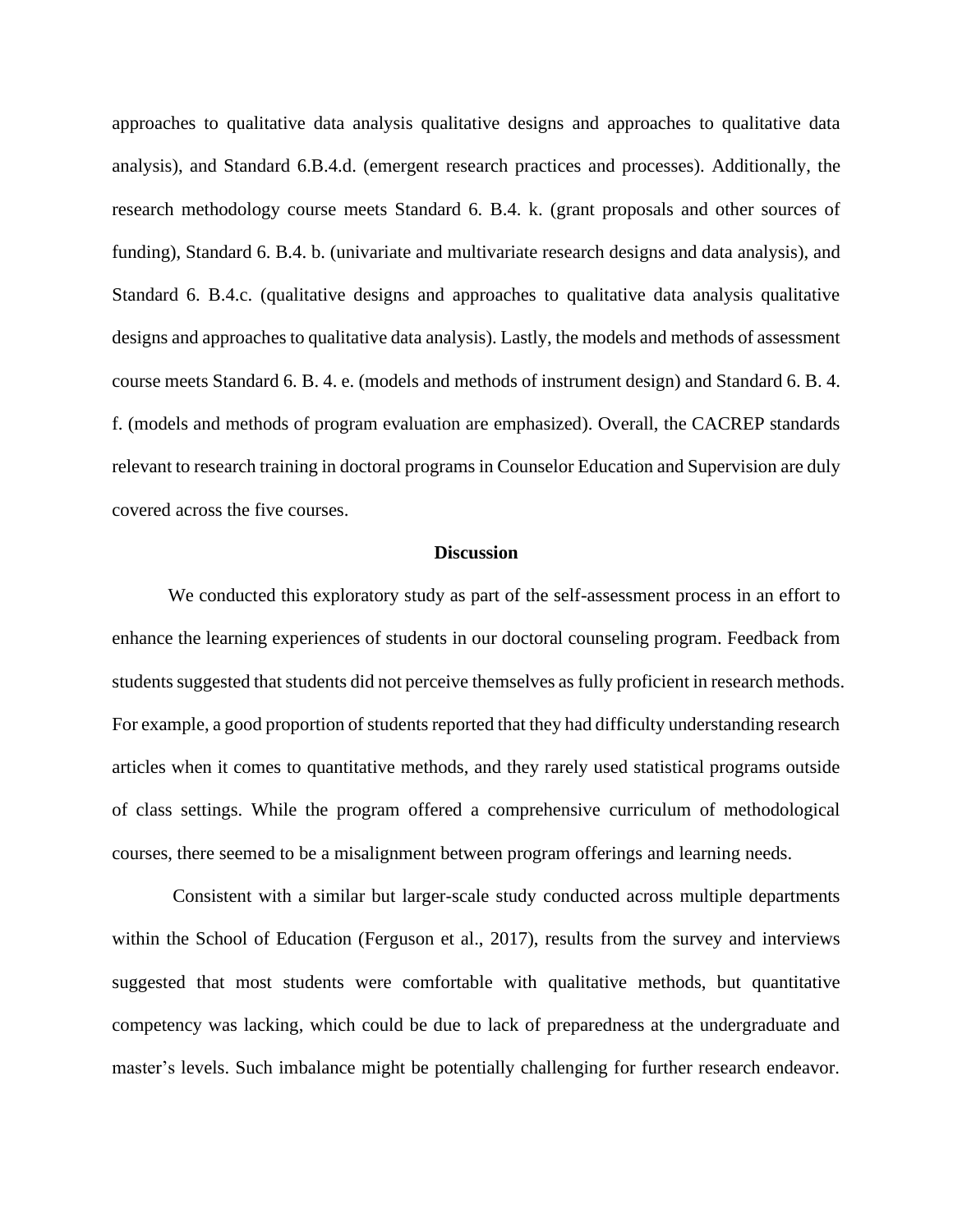More importantly, for reasons that warrant further research and self-examination, students called for more opportunities to engage in research projects and enhance their skills in application.

In reference to program offerings, however, the five methodological courses expose students to different types of quantitative and qualitative research designs. Further, the course sequence is designed to enable students to progress through various levels of research sophistication. This misalignment might be explained by insight gained from the qualitative interviews. Specifically, a lack of quantitative preparedness prior to coming to the Ph.D. program makes it challenging for students to fully master the methodological course contents. Additionally, the competing priorities and lack of research opportunities during the Ph.D. program hinder students from learning research methods through applications.

We have found this initial attempt to evaluate methodological training in the Counselor Education and Supervision program successful. Students were receptive to this initiative, and the results were useful. We believe that ongoing assessment of research proficiency is crucial in any curriculum modification effort (Larson & Besett-Alesch, 2000). It is conceivable that departmental buy-in from both faculty members and students is necessary to create and sustain a data-driven decision-making culture. Careful consideration and planning are needed to ensure efficiency in data collection.

#### **Implications for Counselor Education**

Based on these findings, we reflected on what is needed to train counselor education students to take on the role of counselor-scientists. First, we need to deal with the issue of quantitative preparedness in counselor education. Consistent with previous research, we found significant variability in students' prior training experiences in research methods, especially quantitative methods. Students with certain undergraduate majors are likely to have taken more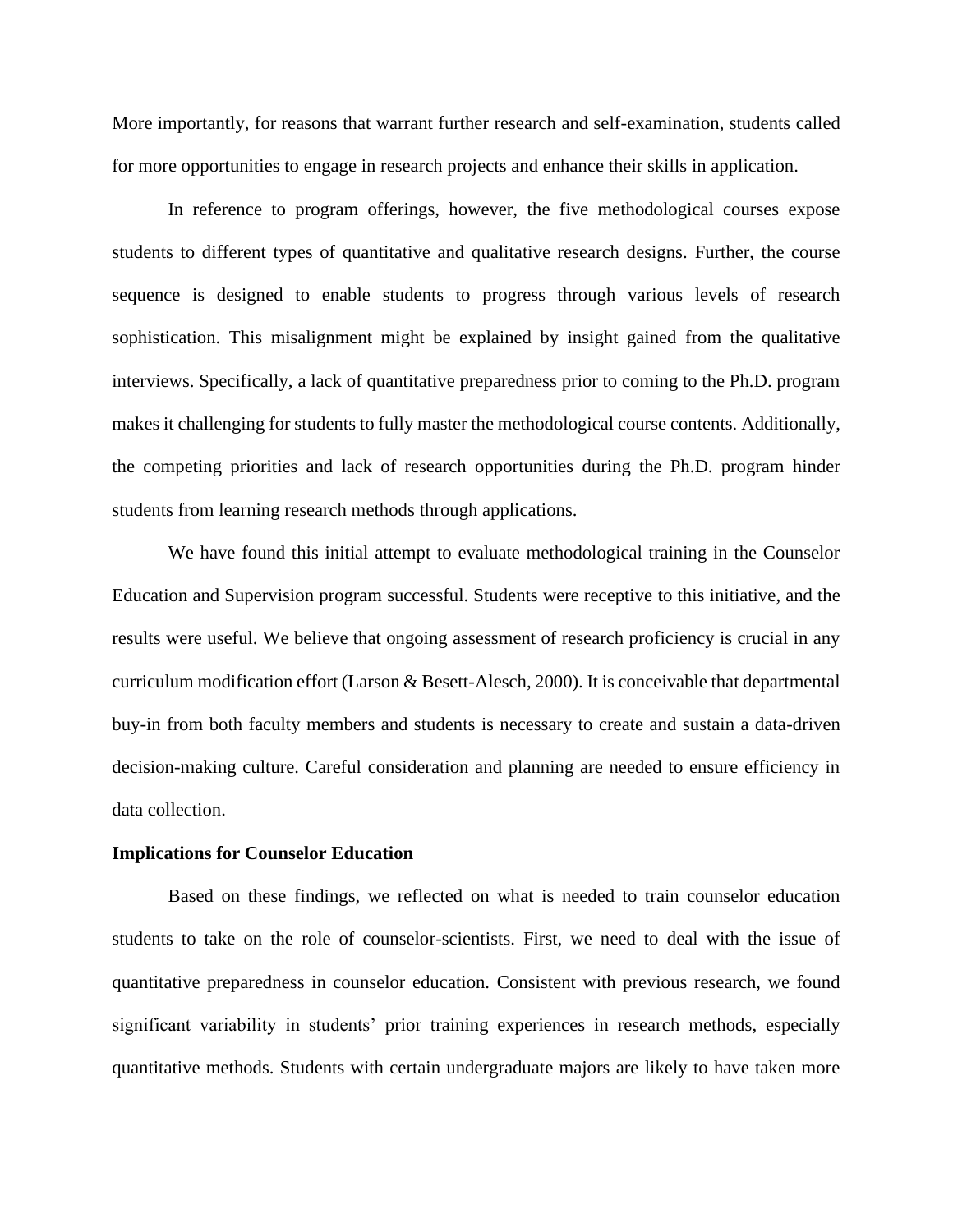methods-related courses or have more opportunities to engage in research projects than those with other majors. Additionally, CACREP-accredited Ph.D. programs tend to admit students with master's degree in a counseling field, given the licensure requirements (CACREP, 2021). Master's programs in counseling, however, is not designed to focus on research methods, except that students are exposed to reading empirical research publications (Peterson et al., 2015). Even though the 2016 CACREP standards specify research and program evaluation as one of the common core areas for all counseling students, master's level students are not required to write a research thesis, and the curriculum for each specialty areas focus instead on foundations, contextual dimensions, and practice (CACREP, 2021). Consequently, most students newly admitted to the counseling Ph.D. program need to be introduced (or re-introduced) basic statistical methods and concepts in research design, which means the Ph.D. curriculum has little room for courses that bring more depth and breadth in particular methodological techniques. One possible solution to this dilemma is for Ph.D. faculty members to collaborate with colleagues at master's programs to integrate examples of empirical research into counseling contents courses. Another possible solution, albeit more complex in implementation, is to introduce a bridge curriculum for master's students who intend to continue on to the Ph.D. program. The bridge curriculum can take multiple forms ranging from summer workshops, summer courses, to an extra semester of classes on research methods. Contents of the bridge curriculum can be built according to the research training needs identified by Peterson et al. (2015). As an incentive, students who completed the bridge curriculum may be issued a certificate, which attests to their ability to conduct applied research in social sciences. Then students may use this certificate in their application for Ph.D. admission or for positions in research projects or institutions.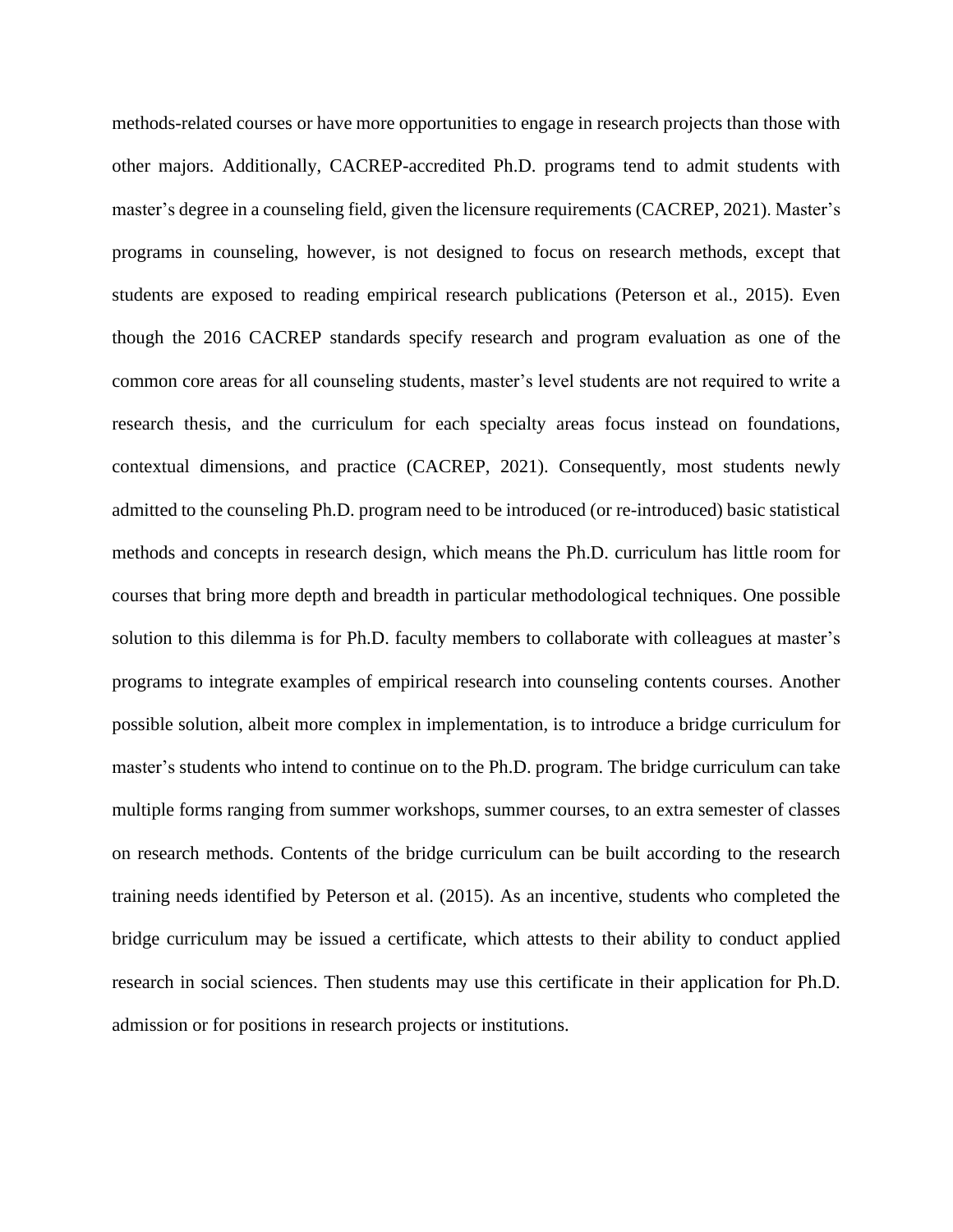Second, we need to provide more research opportunities for students beyond classroom instruction. Participants in the study agreed that students would certainly benefit from more opportunities to apply textbook knowledge to real-world research projects during their time in the Ph.D. program. Larson and Besett-Alesch (2000) provided an overview of curriculum modification in their program as part of the effort to enhance the scientific component in the training of counselor-researcher. Research courses were delivered as a two-year practicum, where students obtained hands-on training to use specific techniques to address questions that were of personal relevance and interest. These ideas are consistent with research on best practices in teaching research methods in social sciences (Lewthwaite & Nind, 2016). Similarly, Hays et al. (2019) proposed innovative ways to close the research–practice gap. One promising strategy is to engage with field placement sites and take advantage of clinical research opportunities in those sites. Another important aspect was to strengthen research mentorship, starting with providing ample feedback on research-related assignments. Further, programs can try to develop research teams that involve multiple stakeholders, so that students with varying backgrounds can take on a role in research.

Third, we need to support students seeking additional methodological straining. The discrepancy between student perception and program offering might be due to the fact that the curriculum does not allow elective courses on research methods, which presents some practical challenges. CACREP accredited programs are typically 60 semester hours, which equates to three academic years for full-time enrolled students. In order for students to remain competitive in the job market, the curriculum is streamlined and does not allow a great deal of flexibility. In the instances where students wish to take on more training in research design and data analytics, a few options are available beyond elective classwork. Students may receive additional training under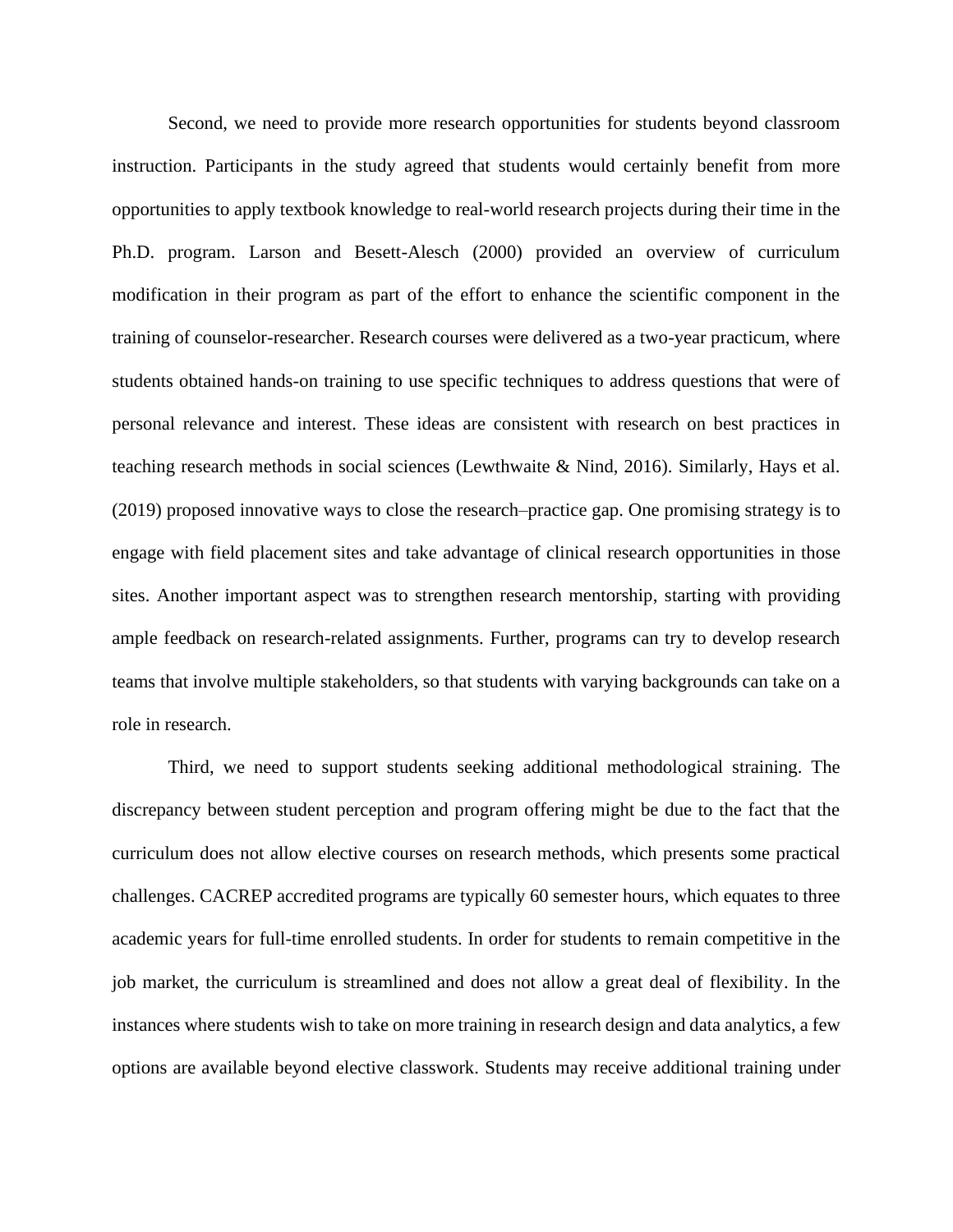the mentorship or tutelage of a faculty member as part of a research team. Students could also dedicate themselves to enrolling in summer short courses offered by many institutions to enhance methodological training in social sciences. Also, professional conferences typically have educational sessions (lasting up to 3 days) for condensed introduction advanced methodological topics. As such, departments and institutions should provide financial support to encourage students to take advantage of these opportunities beyond coursework.

Last but not least, efforts to strengthen research capacity at the program and departmental levels will not succeed without the support of institutional administration. Colleges and universities have the ability to allocate funds to increase research capacity, while not every counselor education program will have the feasibility, power, organizational and political structures, resources, and stability to do so (Alastair & Christina, 2015). Institutional support is critical for enhancing the research capacity of faculty members, which will benefit the learning experiences of Ph.D. students. If faculty members from counselor education programs are provided with more protected time and internal funds for research, Ph.D. students will have more opportunities to engage in research projects.

#### **Limitations and Future Directions**

This study, due to its exploratory and descriptive nature, is limited by a small sample size and a restricted setting, as data were collected from only one university. Nonetheless, more than half of all enrolled students participated in the survey, and about 15% of students from each cohort participated in the interview. Another limitation is that we used only self-report to assess research proficiency (hence we specified our outcome as self-perceived research proficiency). Students' self-perception might not be consistent with their actual ability.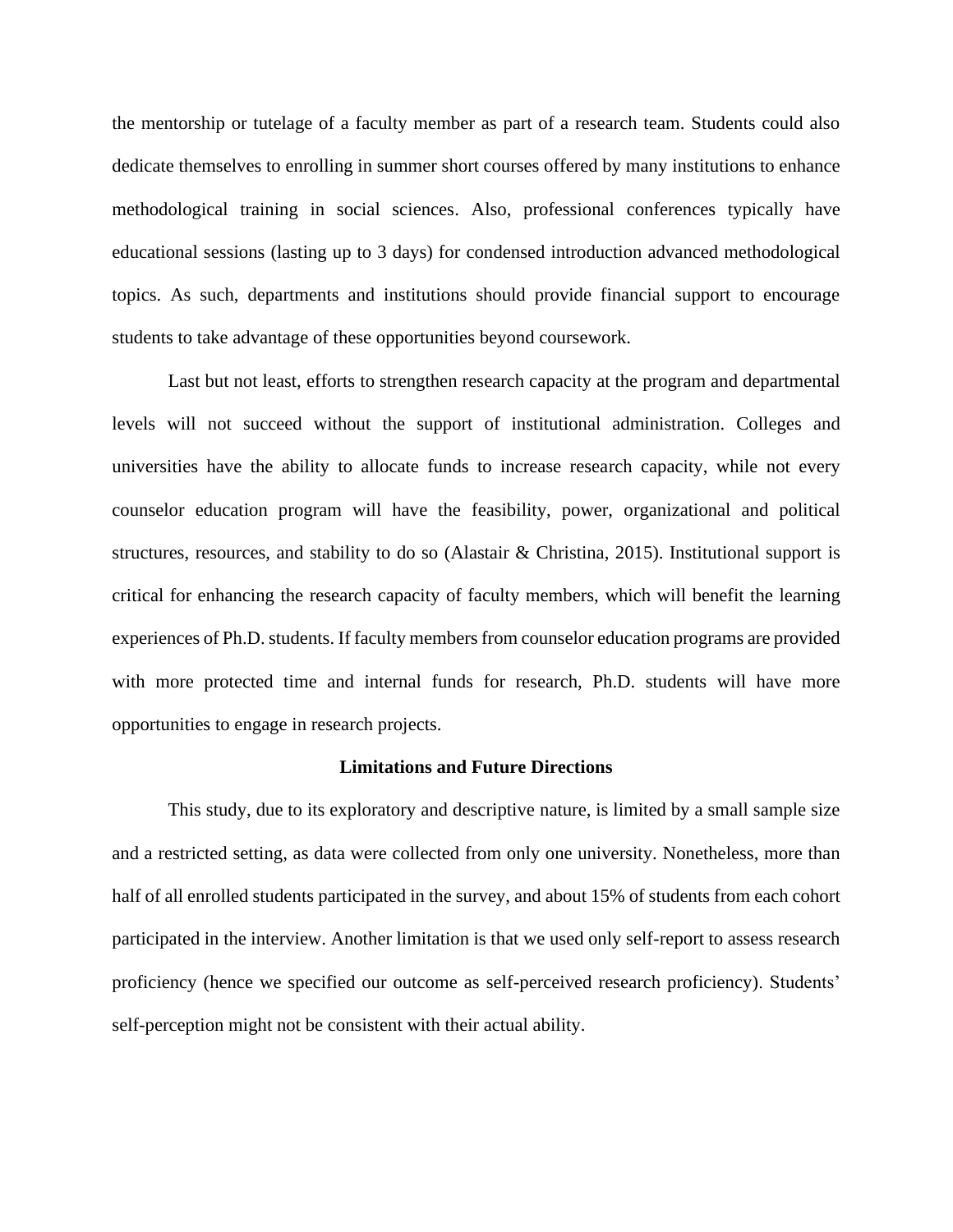Nonetheless, the findings are highly consistent with a similar study conducted with a larger sample recruited from multiple departments within the College of Education (Ferguson et al., 2017), confirming that there is an imperative need for improvement in methodological training in counseling programs. Future research on methodological training from the perspective of counselor education programs needs to attempt ongoing, systematic assessments to evaluate within-institution program development efforts, and to conduct multi-site assessments to improve the generalizability of findings. Multiple sources of data besides students' self-report are needed to inform these assessments. Ideally, assessments are conducted in parallel with research on pedagogy innovation and curriculum modification, so that counselor education programs will be able to utilize evidenced-based practices to enhance methodological training for students and ultimately enhance the research capacity for the counseling field.

#### **Conclusions**

To conclude, students in counselor education and supervision programs did not perceive strong research proficiency, especially in quantitative methods. Students would benefit from additional training in research methodology so as to develop a solid counselor-researcher identity. Potential solutions include creating opportunities to apply knowledge and skills learned in courses to actual research projects, creating opportunities for elective courses, and creating a bridge program for master's students transitioning to a doctoral program. Finally, institutional and leadership support is needed to enhance research productivity for both faculty and doctoral students. Given that ongoing assessment of methodological proficiency provides a basis for pedogeological and curriculum improvement efforts, we need to generate organizational buy-in for adopting data-driven principles in program improvement efforts.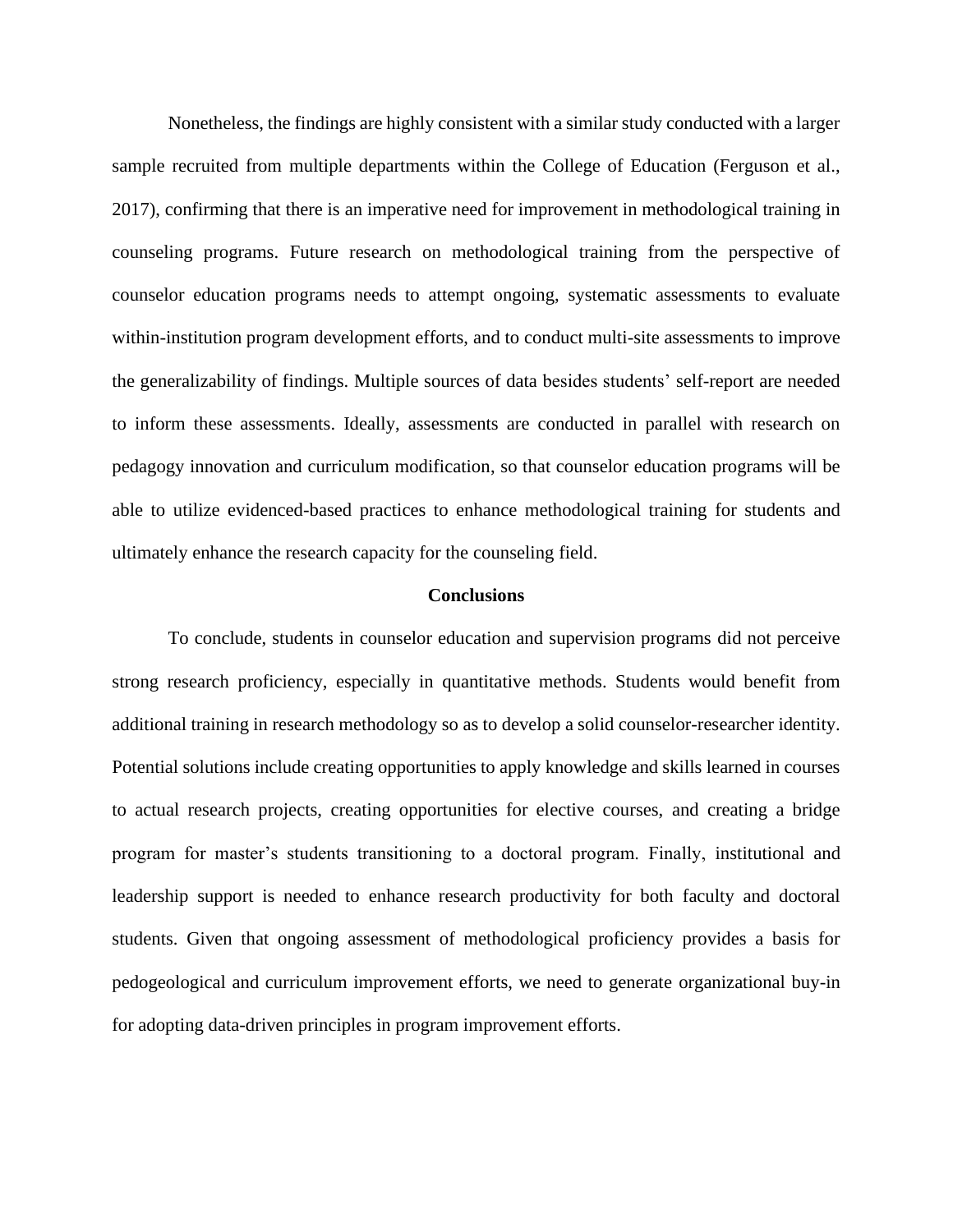#### **References**

- Aiken, L. S., West, S. G., & Millsap, R. E. (2008). Doctoral training in statistics, measurement, and methodology and psychology: Replication and extension of Aiken, West, Sechrest, and Reno's (1990) survey of PhD programs in North America. *American Psychologist, 63*(1), 32–50. https://doi.org/10.1037/0003-066X.63.1.32
- Alastair, A., & Christina, Z. (2015). Balancing the personal, local, institutional, and global: multiple case study and multidimensional scaling analysis of African experiences in addressing complexity and political economy in health research capacity strengthening. *Health Research Policy and Systems, 13*(1), 5–5. https://doi.org/10.1186/1478-4505-13-5
- Borders, L. D., Gonzalez, L. M., Umstead, L. K., & Wester, K. L. (2019). New counselor educators' scholarly productivity: Supportive and discouraging environments. *Counselor Education and Supervision, 58*(4), 293-308. https://doi.org/10.1002/ceas.12158
- Brooks, M., Wolfgang, J. D., Adams, J. J., & Hughes, K. L. (2021). Perspectives on Counselor Education Collaborative Scholarship. *International Journal of Social Science Studies, 2*, 36-45. https://doi.org/10.11114/ijsss.v9i2.5101
- Burks, M., Chapman, Y., & Francis, K. (2008). Memoing in qualitative research: Probing data and processes. *Journal of Research in Nursing, 13*(1), 68-75. https://doi.org/10.1177/1744987107081254
- Council for the Accreditation of Counseling and Related Educational Programs (CACREP). (2021). *2016 CACREP Standards*. https://www.cacrep.org/for-programs/2016-cacrepstandards/
- Creswell, J. W., Clark, V. L. P., Gutmann, M., & Hanson, W. (2003). Advanced mixed methods research designs. In A. Tashakkori & C. Teddlie (Eds.), *Handbook on mixed methods in the behavioral and social sciences* (pp. 209-240). Sage.
- Counsell, A., Cribbie, R. A., & Harlow, L. L. (2016). Increasing literacy in quantitative methods: The key to the future of Canadian psychology. *Canadian psychology = Psychologie canadienne*, *57*(3), 193–201. https://doi.org/10.1037/cap0000056
- Dollarhide, C. T., Gibson, D. M., & Moss, J. M. (2012). Professional identity development of counselor education doctoral students. *Counselor Education and Supervision, 52*(2), 137- 150. https://doi.org/10.1002/j.1556-6978.2013.00034.x
- Earley, M. A. (2014). A synthesis of the literature on research methods education. *Teaching in Higher Education, 19*(3), 242-253. https://doi.org/10.1080/13562517.2013.860105
- Ferguson, S. L., Hovey, K. A., & Henson, R. K. (2017). Quantitative preparation in doctoral education programs: A mixed-methods study of doctoral student perspectives on their quantitative training. *International Journal of Doctoral Studies, 12,* 137-156. http://www.informingscience.org/Publications/3789
- Garfield, J., & Ben-Zvi, D. (2007). How students learn statistics revisited: A current review of research on teaching and learning statistics. *International Statistical Review, 75*(3), 372– 396. https://doi.org/10.1111/j.1751-5823.2007.00029.x
- Hanson, W. E., Creswell, J. W., Clark, V. L. P., Petska, K. S., & Creswell, J. D. (2005). Mixed methods research designs in counseling psychology. *Journal of Counseling Psychology, 52*(2), 224-235. https://doi.org/10.1037/0022-0167.52.2.224
- Hays, D. G., Bolin, T., & Chen, C. (2019). Closing the gap: Fostering successful research-practice partnerships in counselor education. *Counselor Education and Supervision, 58*(4), 278-292. https://doi.org/10.1002/ceas.12157